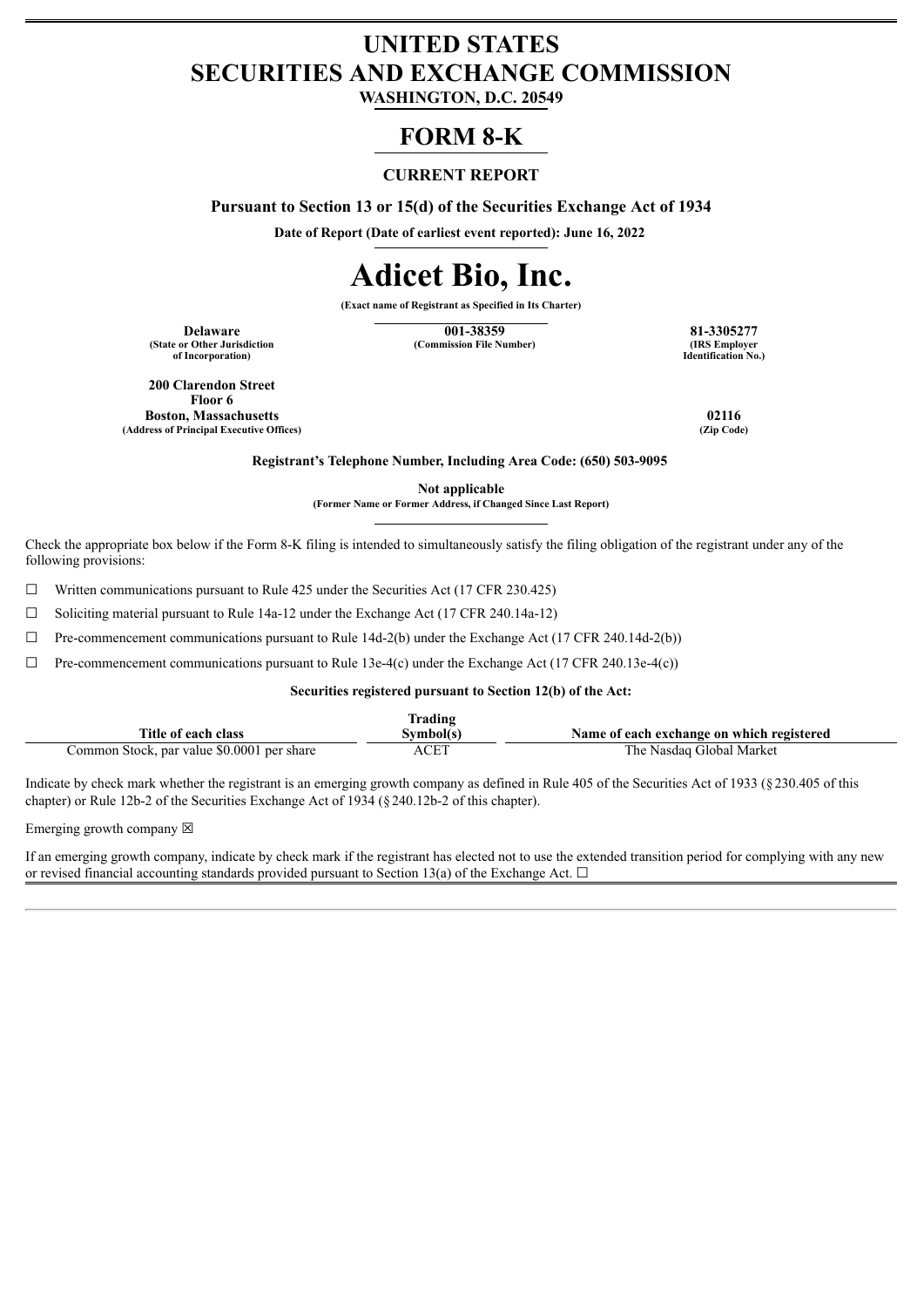#### **Item 1.01 Entry into a Material Definitive Agreement.**

On June 16, 2022, Adicet Therapeutics, Inc. ("Adicet Therapeutics"), a wholly-owned subsidiary of Adicet Bio, Inc., entered into the Second Amendment to Lease, by and between Adicet Therapeutics and Westport Office Park, LLC (the "Second Amendment"). The Second Amendment further amends the Lease Agreement, dated as of October 31, 2018, as amended on December 30, 2020, for the premises located at 1000 Bridge Parkway, Redwood City, California ("1000 Bridge Parkway"). The Second Amendment expands the space leased by Adicet Therapeutics at 1000 Bridge Parkway to include a portion of 1200 Bridge Parkway, increasing Adicet Therapeutics' leased space by 12,204 square feet (the "Expansion Space"). Adicet Therapeutics will pay a monthly fee for the Expansion Space increasing annually from \$73,224.00 to \$78,439.38 over the thirty-six (36) month term of the Second Amendment. The Second Amendment also provides Adicet Therapeutics with an allowance to construct improvements to the Expansion Space.

The Second Amendment is filed as Exhibit 10.1 to this Current Report on Form 8-K, and the description of the amendment is qualified in its entirety by reference to such exhibit.

#### **Item 9.01 Exhibits**

(d) Exhibits

| <b>Exhibit No.</b> | Description                                                                                                                       |
|--------------------|-----------------------------------------------------------------------------------------------------------------------------------|
| 10.1               | Second Amendment to Lease, dated as of June 16, 2022, between Adicet Therapeutics, Inc. as Tenant, and Westport Office Park, LLC, |
|                    | as Landlord.                                                                                                                      |
| 104                | Cover Page Interactive Data File (embedded within the Inline XBRL document)                                                       |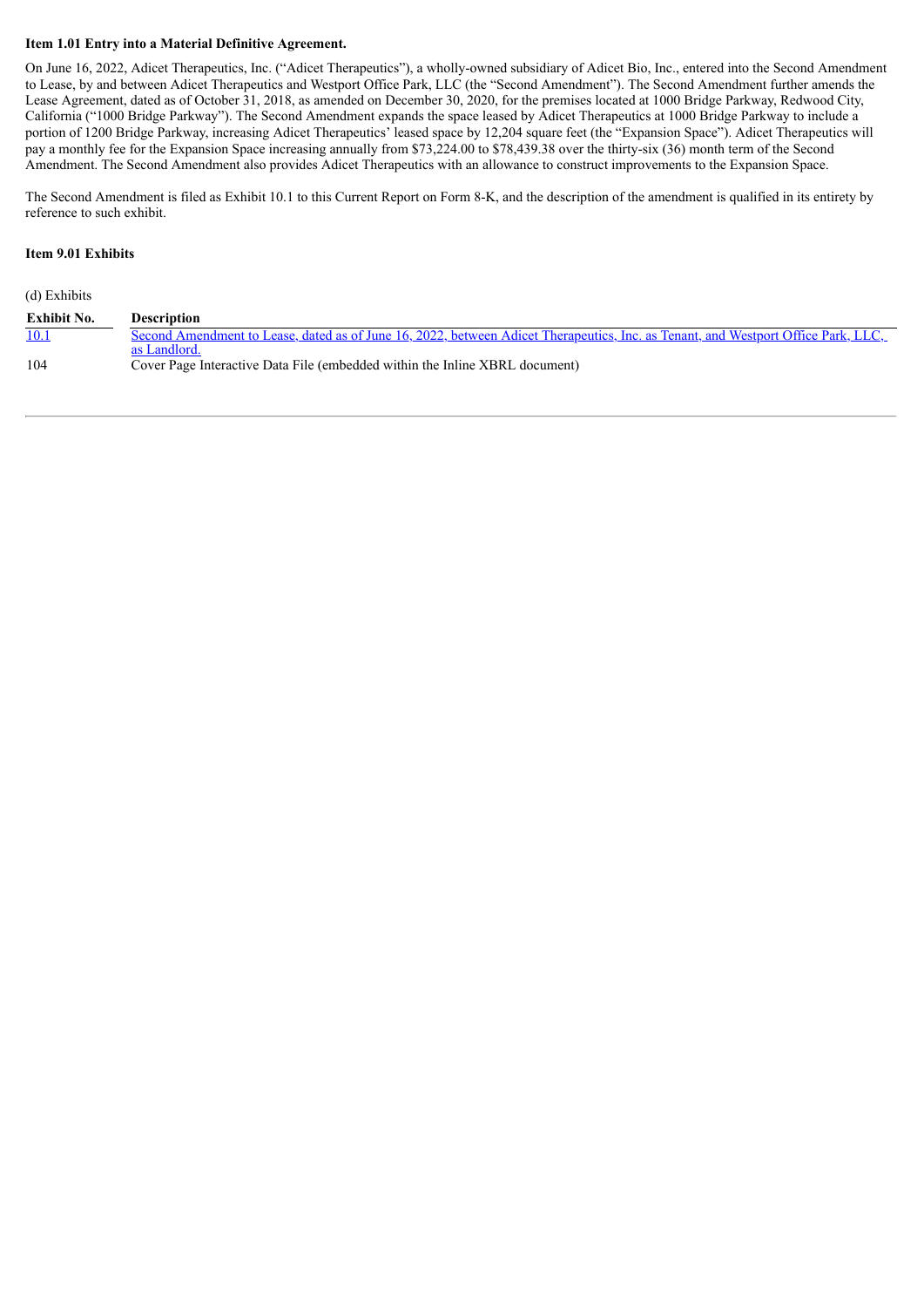#### **SIGNATURES**

Pursuant to the requirements of the Securities Exchange Act of 1934, the registrant has duly caused this report to be signed on its behalf by the undersigned thereunto duly authorized.

# **ADICET BIO, INC.**

Date: June 21, 2022 By: /s/ Nick Harvey

Name: Title: Nick Harvey Chief Financial Officer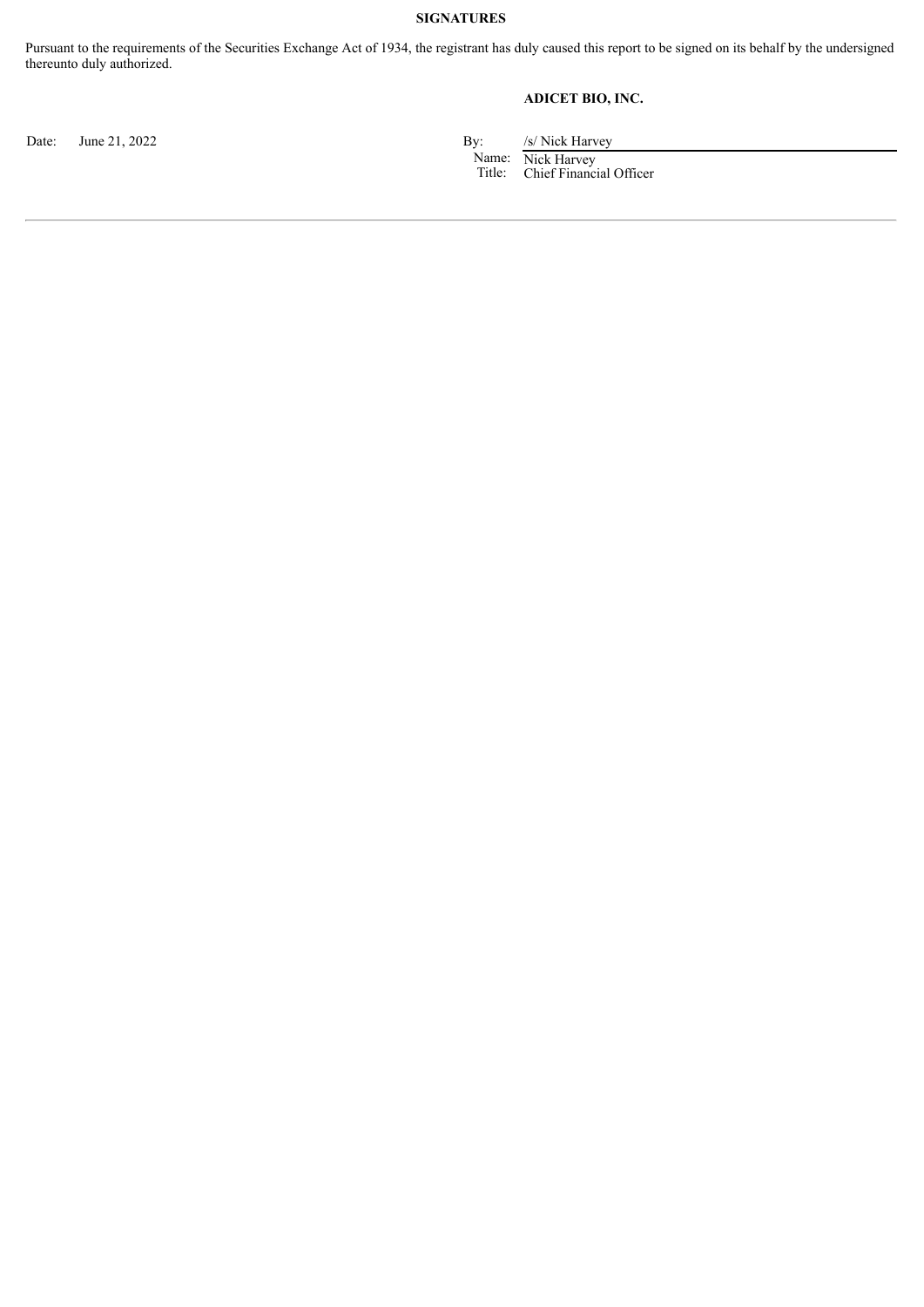# **SECOND AMENDMENT TO LEASE (EXPANSION)**

<span id="page-3-0"></span>This Second Amendment to Lease (the "Agreement") is entered into as of June 16, 2022 ("Effective Date"), by and between WESTPORT OFFICE PARK, LLC, a Delaware limited liability company (formerly a California limited liability company) ("Landlord"), and ADICET THERAPEUTICS, INC., a Delaware corporation ("Tenant"), with respect to the following facts and circumstances:

Landlord and Tenant are parties to that certain Lease Agreement dated as of October 31, 2018, as amended by that certain First Amendment to Lease dated as of December 30, 2020 (collectively, the "Original Lease") of certain premises comprising approximately 50,305 square feet (the "Existing Premises") within the building located at 1000 Bridge Parkway, Redwood City, California 94065 (the "1000 Building"), and more particularly described in the Original Lease. Capitalized terms used and not otherwise defined herein shall have the meanings given those terms in the Original Lease. Effective as of the date hereof, all references to the "Lease" shall refer to the Original Lease, as amended by this Agreement.

Landlord and Tenant desire to amend the Original Lease to add additional space on the terms and conditions provided herein.

IT IS, THEREFORE, agreed as follows:

1. As used in this Agreement, the following terms have the following meanings:

"Expansion Space" means a portion of the second floor of the building located at 1200 Bridge Parkway, Redwood City, California 94065 within the Project ("1200 Building" and collectively with the 1000 Building, the "Buildings"), commonly known as Suite 201 containing approximately 12,204 rentable square feet of area, and more particularly shown on Exhibit"A-1" attached hereto.

"Expansion Space Commencement Date" shall mean the earliest of (a) the date upon which Tenant first commences to conduct business in the Expansion Space, or (b) fourteen (14) days after Landlord delivers the Expansion Premises to Tenant pursuant to Section 3 of this Agreement.

"Expansion Improvements" means the Tenant Improvements constructed in the Expansion Space in accordance with the Tenant Work Letter attached hereto as Exhibit "B"("Tenant Work Letter").

 $SNRH:4884-5429-6605.8$  -1-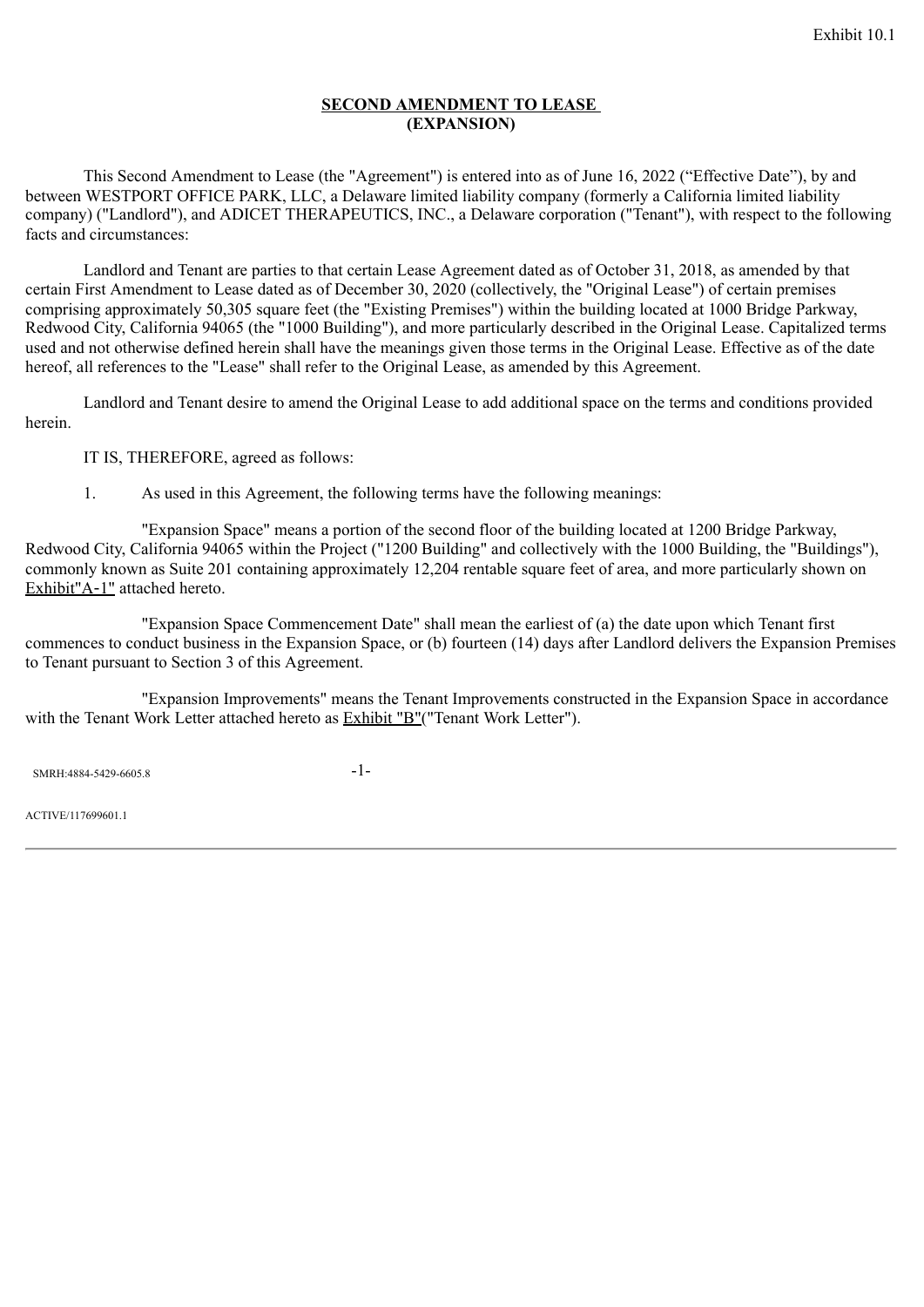2. Effective on the Expansion Space Commencement Date, the Premises shall be expanded to include the Expansion Space. Accordingly, effective on the Expansion Space Commencement Date, Landlord leases the Expansion Space to Tenant and Tenant leases the Expansion Space from Landlord, and the following terms of the Original Lease are amended as follows:

2.1 The Expansion Space is added to the Premises such that the Premises shall be comprised of the Existing Premises and the Expansion Space, and Exhibit "A-1" attached hereto is hereby added to Exhibit "A" to the Original Lease.

2.2 For purposes of applying the terms of the Lease to the Expansion Space, references to the "Building" shall be deemed references to the "1000 Building," the "1200 Building," or the "Buildings" where the context so requires.

2.3 The Maximum Parking Allocation with respect to the Expansion Space shall be twenty seven (27), which is based on a parking ratio of 2.25 non-exclusive parking spaces per one thousand (1,000) square feet of the rentable space in the Expansion Space.

2.4 During the Expansion Space Term (as defined below), and subject to Applicable Laws, the Expansion Space shall be used and occupied by Tenant solely for general office and administrative purposes consistent with a first-class office building and for no other purposes without the prior written consent of Landlord.

2.5 Building standard signage will be installed by Landlord on (i) the 1200 Building's main lobby directory board, (ii) Tenant's main entry doors to the Expansion Space, and (iii) the monument serving the 1200 Building, at Tenant's sole cost and expense. Any change in such signage shall be only with Landlord's prior written consent, shall conform to Building standard signage and shall be at Tenant's sole cost and expense. The size, type, style, materials and colors of such signage, method of installation and specific location of such signage shall be subject to Section 32 of the Original Lease and Landlord's prior written approval in its sole discretion.

2.6 Tenant's Building Percentage of Operating Expenses and Tenant's Tax Percentage shall be determined separately for the Existing Premises and the Expansion Space. Tenant shall be required to pay Tenant's Building Percentage of Operating Expenses and Tenant's Tax Percentage for the Expansion Space during the Expansion Space Term. With respect to the Existing Premises, Tenant's Building Percentage shall mean Tenant's percentage of the entire 1000 Building as determined by dividing the rentable area of the Existing Premises by the total rentable area of the 1000 Building, and Tenant's Tax Percentage shall mean the percentage determined by dividing the rentable area of the Existing Premises by the total rentable area of all buildings in the Project. With respect to the Expansion Space, Tenant's Building Percentage shall mean Tenant's percentage of the entire 1200 Building as determined by dividing the rentable area of the Expansion Space by the total rentable area of the 1200 Building, and Tenant's Tax Percentage shall mean the percentage determined by dividing the rentable area of the Expansion Space by the total rentable area of all buildings in

SMRH:4884-5429-6605.8 -2-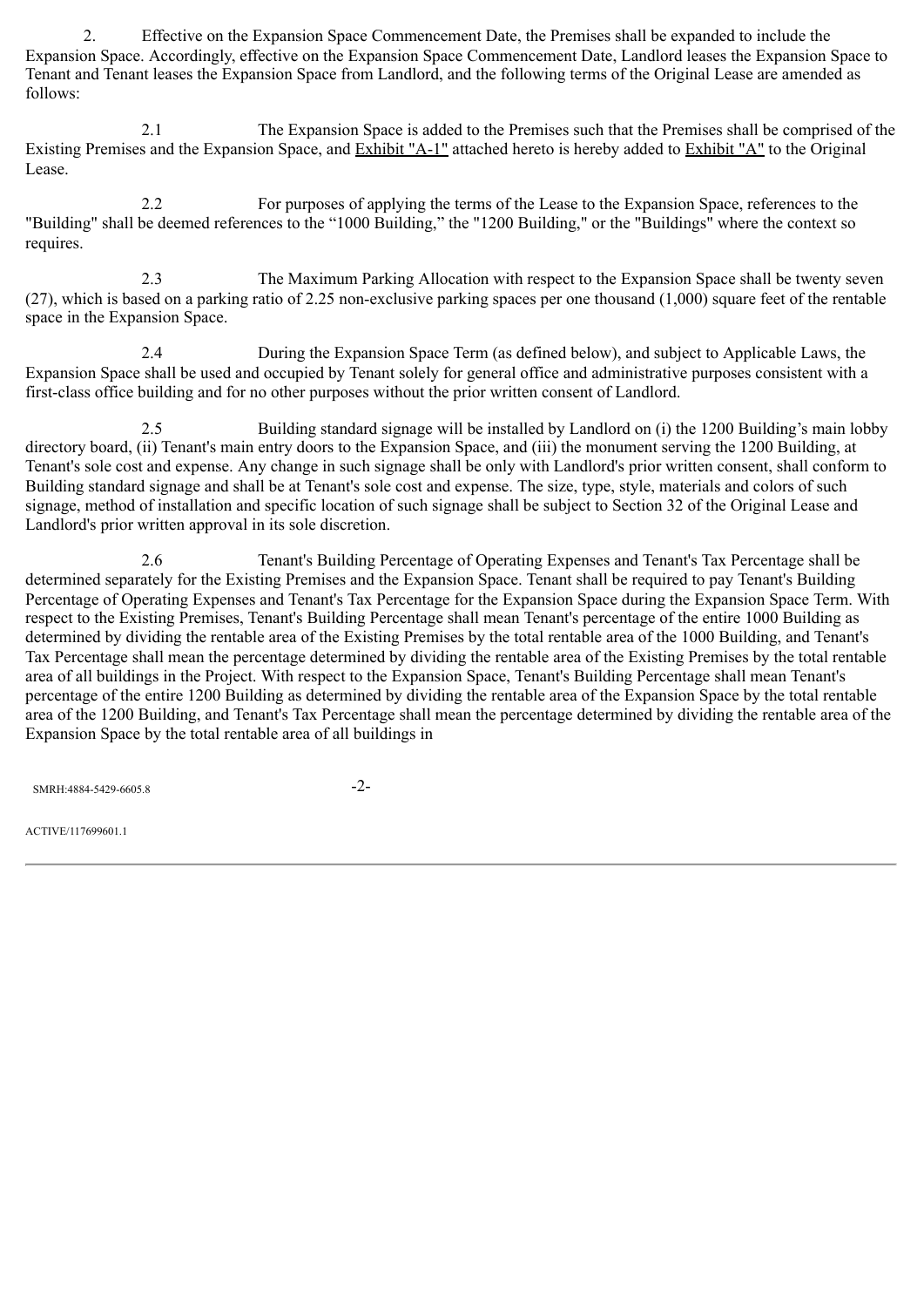the Project. Accordingly, with respect to the Expansion Space during the Expansion Space Term, (a) Tenant's Building Only Percentage for the Expansion Space shall be 23.55%, (b) Tenant's Common Area Building Percentage for the Expansion Space shall be 1.20%, and (c) Tenant's Tax Percentage for the Expansion Space shall be 1.20%.

2.7 The Term with respect to the Expansion Space shall commence on the Expansion Space Commencement Date, and the Expiration Date with respect to the Expansion Space shall be the date that is the day prior to the day that is thirty six (36) months after the Expansion Space Commencement Date (the "Expansion Space Term"). In the event that Tenant exercises an extension option pursuant to the Original Lease such extension shall not apply to the Expansion Space; provided, however, in the event the Original Lease terminates pursuant to its terms, such termination shall apply to the entire Premises then subject to the Original Lease (including the Expansion Space).

2.8 During the Expansion Space Term Tenant agrees to pay Landlord Base Rent for the Expansion Space in accordance with the following schedule:

| Period*                                    | <b>Annual Base Rent</b> | <b>Monthly Base Rent</b> |
|--------------------------------------------|-------------------------|--------------------------|
| $01 - 12$                                  | \$878,688.00            | \$73,224.00              |
| $13 - 24$                                  | \$909,442.08            | \$75,786.84              |
| 25 – expiration of Expansion Space<br>Term | \$941,272.55            | \$78,439.38              |

\* Measured from the first day of the month in which the Expansion Space Commencement Date falls.

The monthly Base Rent for the Expansion Space for the first month after the Expansion Space Commencement Date shall be payable upon the execution of this Agreement. The monthly Base Rent for the Expansion Space shall be payable in the manner provided for in the Original Lease.

3. Landlord shall use commercially reasonable efforts to deliver the Expansion Premises to Tenant in the condition required under this paragraph within three (3) business days after the Effective Date of this Agreement. Tenant shall accept the Expansion Space in its "AS IS" condition as of the date of this Agreement, reasonable wear and tear excepted, and otherwise broom clean and free and clear of all tenants, occupants, and personal property. Tenant agrees that except as expressly set forth in this Agreement and the Tenant Work Letter attached hereto as Exhibit B, Landlord has no obligation and has made no promise to alter, remodel, improve, or repair the Expansion Space, or any part thereof, or to repair, bring into compliance with applicable laws, or improve any condition existing in the Expansion Space as of the Expansion Space Commencement Date. The taking of possession of the Expansion Space by Tenant shall be conclusive evidence that the Expansion Space and the 1200

SMRH:4884-5429-6605.8 -3-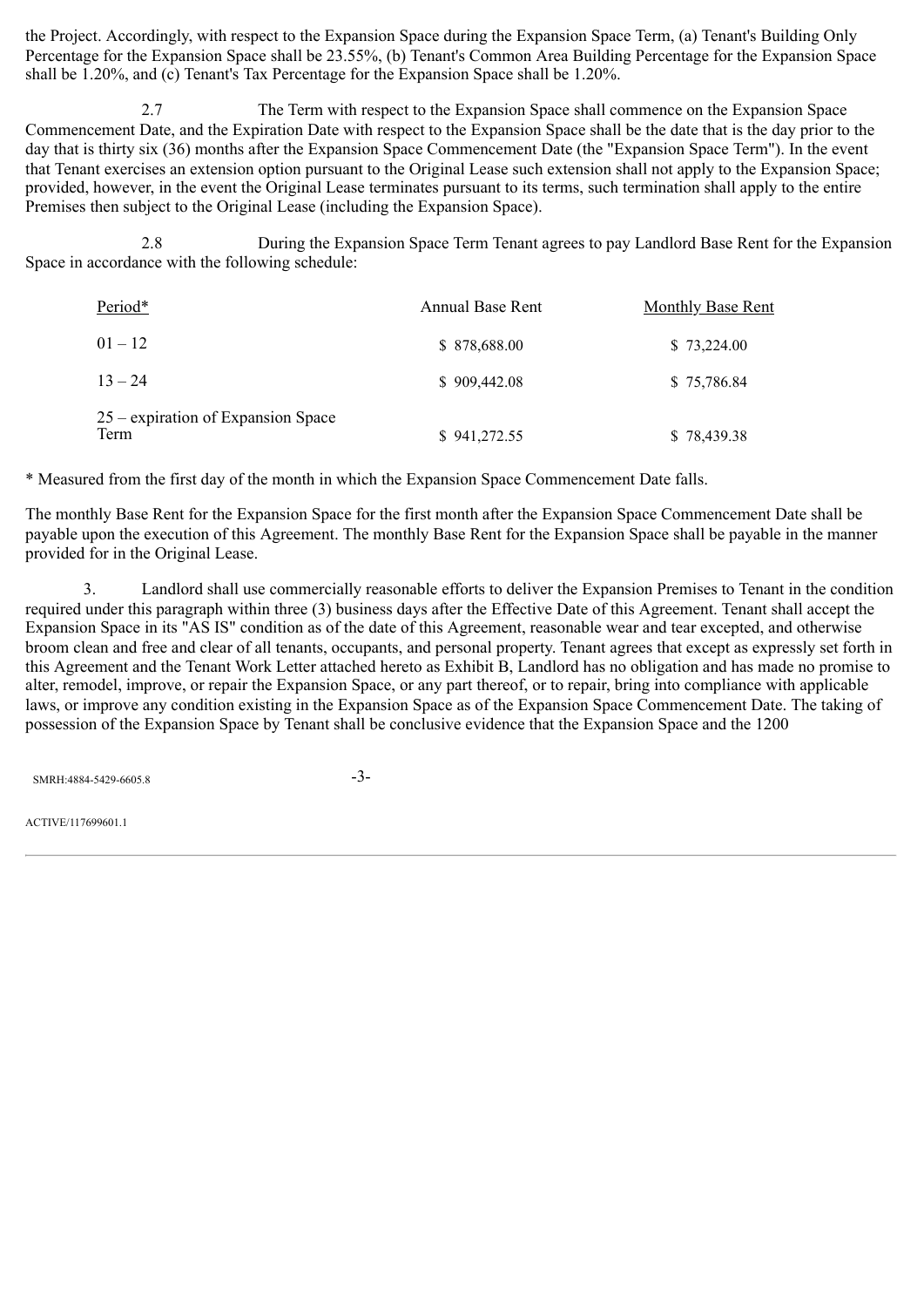Building were in good and satisfactory condition at the time possession was taken by Tenant, except for "latent defects" (as defined in Section 2.3 of the Lease). Neither Landlord nor Landlord's agents have made any representations or promises with respect to the condition of the 1200 Building, the Expansion Space, the land upon which the Buildings are constructed, the present or future suitability or fitness of the Expansion Space or the 1200 Building for the conduct of Tenant's particular business, or any other matter or thing affecting or related to the Buildings or the Expansion Space, and no rights, easements or licenses are acquired by Tenant by implication or otherwise, except as expressly set forth in this Agreement or the Lease. Any improvements or personal property located in the Expansion Space are delivered without any representation or warranty from Landlord, either express or implied, of any kind, including without limitation, title, merchantability, or suitability for a particular purpose. Notwithstanding anything in this Agreement to the contrary, Landlord warrants that the roof of the 1200 Building, the parking lots serving the Expansion Space, and the base building systems (including, without limitation, the HVAC, mechanical, electrical, life safety, and plumbing systems), elevator, or site lighting serving the Expansion Space (collectively, the "Covered Items"), other than those constructed by Tenant, shall be in good operating condition on the Expansion Space Commencement Date. If a non-compliance with such warranty exists as of the Expansion Space Commencement Date, or if one of such Covered Items should malfunction or fail within sixty (60) days after such date, Landlord shall, as Landlord's sole obligation with respect to such matter, promptly after receipt of written notice from Tenant setting forth in reasonable detail the nature and extent of such non-compliance, malfunction or failure, rectify the same at Landlord's expense. If Tenant does not give Landlord the required notice within such sixty (60) day period, Landlord shall have no obligation with respect to that warranty other than obligations regarding the Covered Items set forth elsewhere in the Lease. Tenant shall deliver to Landlord any modifications to Tenant's insurance required under the Original Lease to reflect the addition of the Expansion Space and Tenant's entry into the Expansion Space prior to the delivery of possession to Tenant. Landlord shall not be liable to Tenant or otherwise be in default hereunder in the event that Landlord is unable to deliver the Expansion Space to Tenant on the projected delivery date thereof due to the failure of any other tenant to timely vacate and surrender to Landlord such Expansion Space, or any portion thereof; provided, however, Landlord agrees to use its commercially reasonable efforts to enforce its rights to possession of such Expansion Space against such other tenant.

4. Subject to the terms hereof and provided that Tenant and its agents do not materially interfere with, or delay, work by Landlord in the Buildings, at Landlord's reasonable discretion, Landlord shall allow Tenant access to the Expansion Space fourteen (14) days prior to the Expansion Space Commencement Date for the purpose of Tenant installing equipment or fixtures, cabling and furniture in the Expansion Space. Prior to Tenant's entry into the Expansion Space as permitted by the terms of this Section 4, Tenant shall submit a schedule to Landlord, for its approval in its reasonable discretion, which schedule shall detail the timing and purpose of Tenant's entry. In connection with any such entry, Tenant acknowledges and agrees that Tenant's employees, agents, contractors, consultants, workmen, mechanics, suppliers and invitees shall reasonably cooperate, work in harmony and not materially interfere with Landlord or Landlord's contractors, agents or

SMRH:4884-5429-6605.8 -4-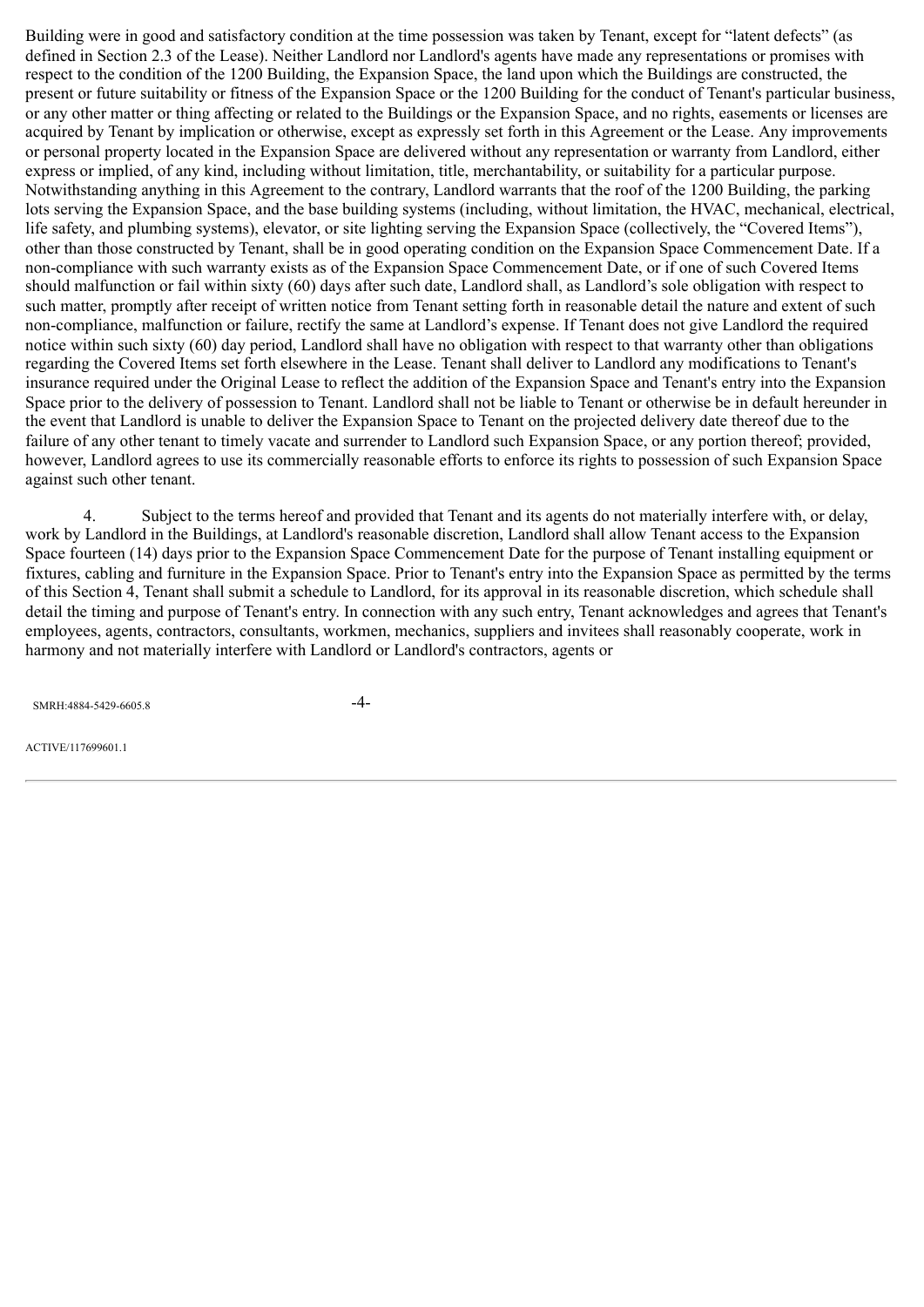representatives in performing work in the 1200 Building, or interfere with the general operation of the Buildings or the Project. If at any time any such person representing Tenant shall not be cooperative or shall otherwise cause or threaten to cause any such disharmony or interference, including, without limitation, labor disharmony, and Tenant fails to immediately institute and maintain corrective actions as directed by Landlord, then Landlord may revoke Tenant's early entry rights upon twenty-four (24) hours' prior written notice to Tenant. Tenant acknowledges and agrees that any such entry into and occupancy of the Expansion Space or any portion thereof by Tenant or any person or entity working for or on behalf of Tenant shall be deemed to be subject to all of the terms, covenants, conditions and provisions of the Lease, excluding only the covenant to pay Rent (until the occurrence of the Expansion Space Commencement Date). Tenant further acknowledges and agrees that Landlord shall not be liable for any injury, loss or damage which may occur to any of Tenant's work made in or about the Expansion Space in connection with such entry or to any property placed therein prior to the Expansion Space Commencement Date, the same being at Tenant's sole risk and liability (except to the extent caused by the gross negligence or willful misconduct of Landlord or its agents or contractors). Tenant shall be liable to Landlord for any damage to any portion of the Expansion Space caused by Tenant or any of Tenant's employees, agents, contractors, consultants, workmen, mechanics, suppliers and invitees. In the event that the performance of Tenant's work in connection with such entry causes extra costs to be incurred by Landlord or requires the use of any Building services, Tenant shall promptly reimburse Landlord for such extra costs and/or shall pay Landlord for such Building services at Landlord's standard rates then in effect. In addition, Tenant shall hold Landlord harmless from and indemnify, protect and defend Landlord against any loss or damage to the Buildings or Expansion Space and against injury to any persons caused by Tenant's actions pursuant to this Section 4.

5. Landlord hereby represents and warrants to Tenant that it has dealt with no broker, finder or similar person in connection with this Agreement, and Tenant hereby represents and warrants to Landlord that it has dealt with no broker, finder or similar person in connection with this Agreement, other than Cushman & Wakefield and CBRE (collectively, "Landlord's Broker") and CBRE ("Tenant's Broker"). Landlord and Tenant shall each defend, indemnify and hold the other harmless with respect to all claims, causes of action, liabilities, losses, costs and expenses (including without limitation attorneys' fees) with respect to any leasing commission or equivalent compensation alleged to be owing on account of the indemnifying party's dealings with any real estate broker, agent, finder or similar person other than Landlord's Broker and Tenant's Broker. The commission with respect to this Agreement shall be paid to Landlord's Broker by Landlord pursuant to a separate agreement. Landlord's Broker will pay Tenant's Broker a commission pursuant to a separate agreement. Nothing in this Agreement shall impose any obligation on Landlord to pay a commission or fee to any party other than Landlord's Broker.

- 6. As additional consideration for this Agreement, Tenant hereby certifies that:
	- (a) The Original Lease (as amended hereby) is in full force and effect.

SMRH:4884-5429-6605.8 -5-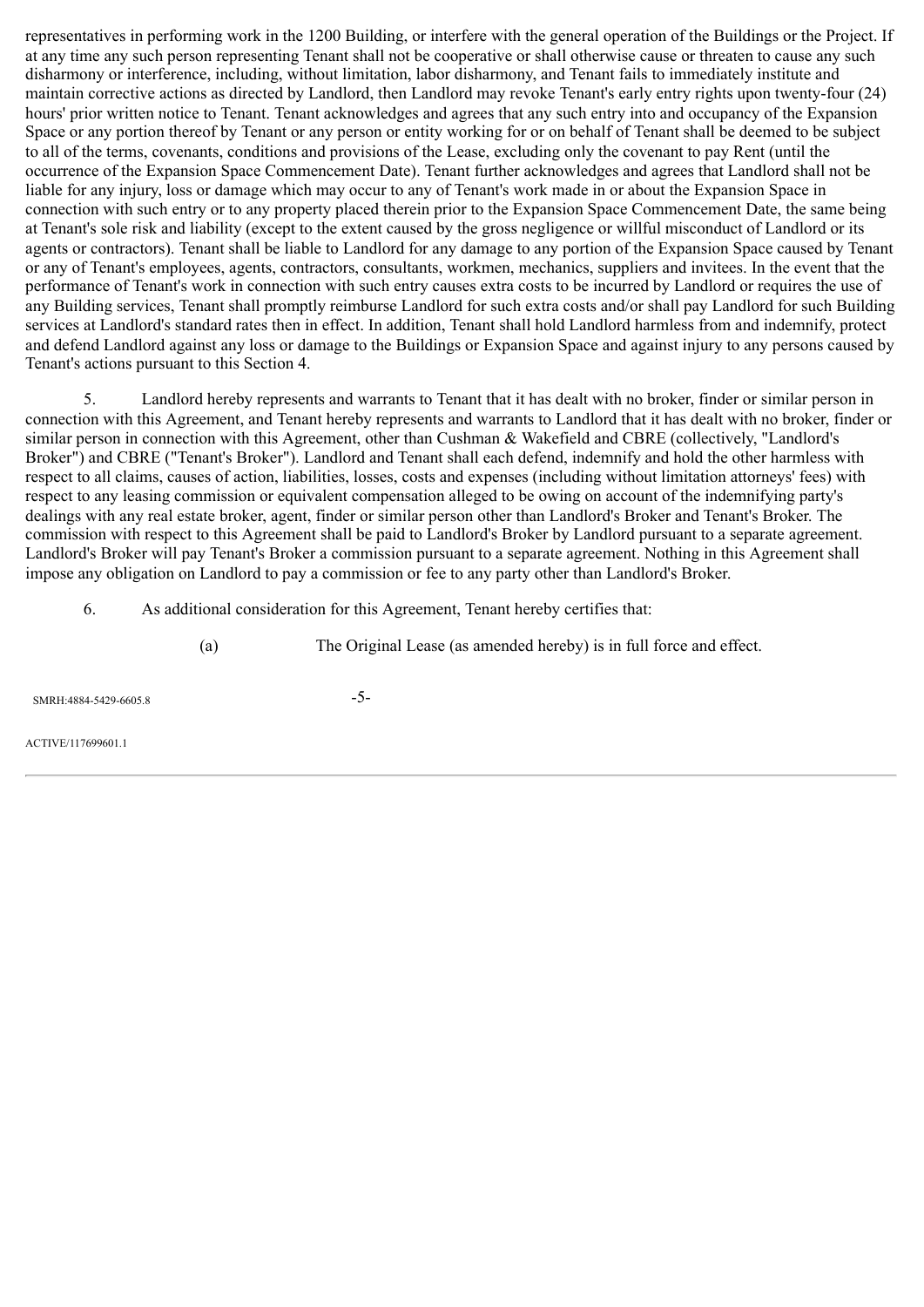(b) Tenant is in possession of the entire Existing Premises and neither the Existing Premises, nor any part thereof, is occupied by any subtenant or other party other than Tenant.

(c) To Tenant's actual knowledge, without inquiry, there are no uncured defaults on the part of Landlord or Tenant under the Original Lease.

(d) All of Landlord's obligations with respect to construction of tenant improvements in the Premises and payment of Tenant improvement allowances have been satisfied, except those provided for in the Tenant Work Letter attached hereto as Exhibit "B".

(a) To Tenant's actual knowledge, there are no existing offsets or defenses which Tenant has against the enforcement of the Original Lease (as amended hereby) by Landlord.

remade.

(e) All of the representations and warranties of Tenant in the Original Lease are hereby

(f) Tenant holds all right, title and interest of the tenant in and to the Original Lease and the Existing Premises and has not transferred, encumbered, assigned or sublet any interest therein or portion thereof.

1. As additional consideration for this Agreement, Landlord hereby certifies that:

(b) The Original Lease (as amended hereby) is in full force and effect.

(c) To Landlord's actual knowledge, without inquiry, there are no uncured defaults on the part of Landlord or Tenant under the Original Lease.

(d) To Landlord's knowledge, without inquiry, there are no existing offsets or defenses which Landlord has against the enforcement of the Original Lease (as amended hereby) by Tenant.

8. Except as specifically provided herein, the terms and conditions of the Original Lease as amended hereby are ratified and confirmed and shall continue in full force and effect. This Agreement shall be binding on the heirs, administrators, successors and assigns (as the case may be) of the parties hereto. This Agreement, the Original Lease and the attached exhibits, which are hereby incorporated into and made a part of this Agreement, constitute the entire agreement of the parties with respect to all matters discussed herein and therein, including, but not limited to, all matters relating to the Premises and the leasing relationship and supersede all other agreements and understandings between the parties, both written and oral. Under no circumstances shall Tenant be entitled to any Rent abatement, improvement allowance, leasehold improvements, or other work to the Premises, or any similar economic incentives that may have been provided to Tenant in connection with entering into the Original Lease, unless specifically set forth in this Agreement or the Lease.

SMRH:4884-5429-6605.8 -6-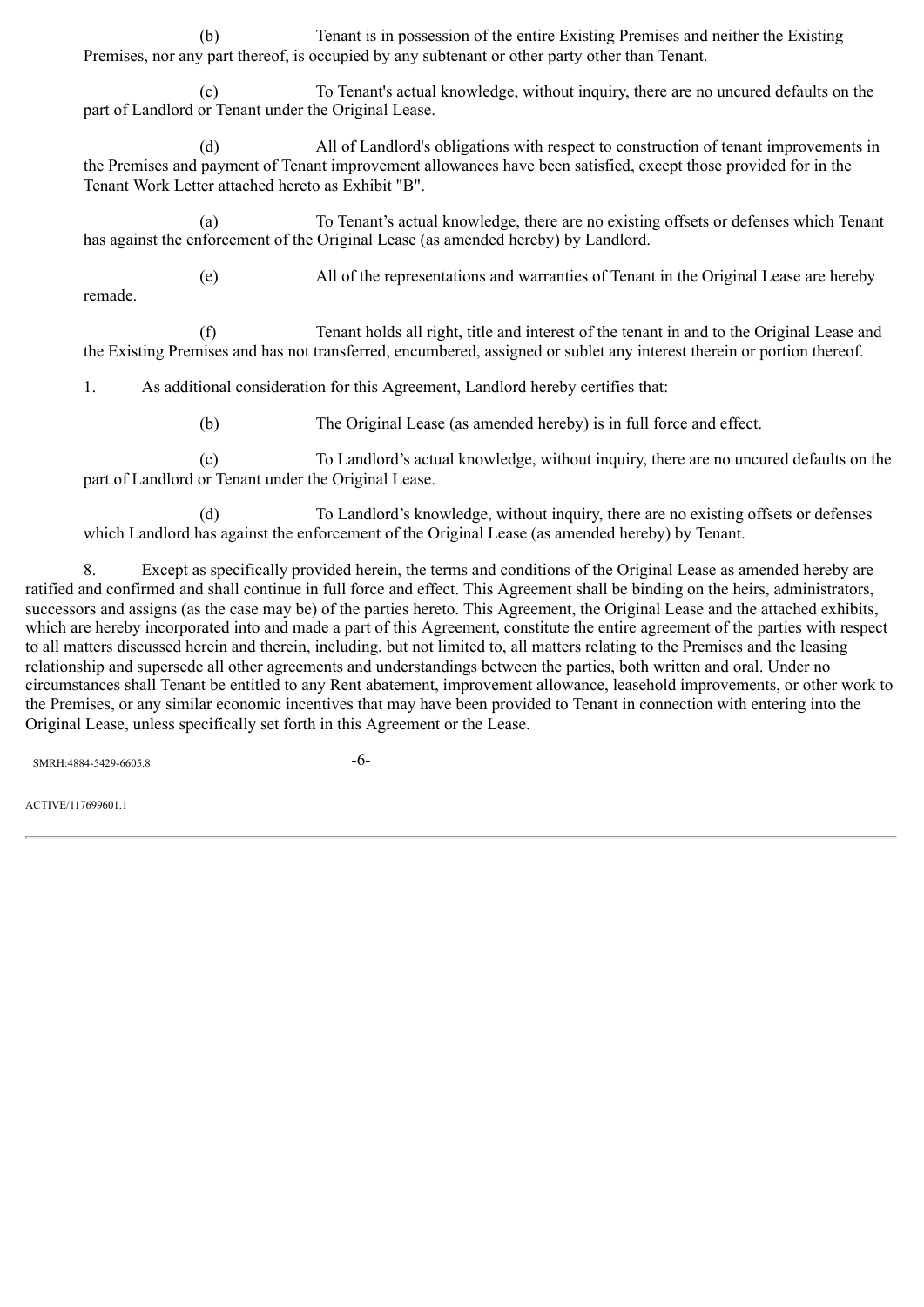Tenant agrees that neither Tenant nor its agents or any other parties acting on behalf of Tenant shall disclose any matters set forth in this Agreement or disseminate or distribute any information concerning the terms, details or conditions hereof to any person, firm or entity other than Tenant's attorneys, agents, assigns, accountants and consultants, or to an entity or person to whom disclosure is required by Applicable Laws, without obtaining the express written consent of Landlord. In the case of any inconsistency between the provisions of the Original Lease and this Agreement, the provisions of this Agreement shall govern and control. Submission of this Agreement by Landlord is not an offer to enter into this Agreement but rather is a solicitation for such an offer by Tenant. Landlord shall not be bound by this Agreement until Landlord has executed and delivered the same to Tenant. Time is of the essence of this Agreement and the provisions contained herein. Each signatory of this Agreement represents that she or he has the authority to execute and deliver the same on behalf of the party for which such signatory is acting, and that upon the execution by such signatory, this Agreement is binding on behalf of the party for which such signatory is acting and enforceable against such party in accordance with its terms.

# 9. Tenant Compliance.

9.1 Tenant represents, warrants and covenants to Landlord that: (i) it is not, and shall not during the Term of the Lease become, a person or entity with whom Landlord is restricted from doing business under the Uniting and Strengthening America by Providing Appropriate Tools Required to Intercept and Obstruct Terrorism Act of 2001, H. R. 3162, Public Law 107-56 (commonly known as the "USA Patriot Act") and Executive Order Number 13224 on Terrorism Financing, effective September 24, 2001 and regulations promulgated pursuant thereto (collectively, "Anti-Terrorism Laws"), including, without limitation, persons and entities named on the Office of Foreign Assets Control Specially Designated Nationals and Blocked Persons List (collectively, "Prohibited Persons"); (ii) to the best of its knowledge, it is not currently engaged in any transactions, provision of services to, or dealings with, or otherwise associated with, any Prohibited Persons, nor otherwise engaged in any activity that would violate Anti-Terrorism Laws in connection with the use or occupancy of the Premises or the Buildings; and (iii) it will not, during the Term of the Lease, engage in any transactions, provide services to, deal with, or be otherwise associated with, any Prohibited Persons, nor will it engage in any other activity that would violate Anti-Terrorism Laws in connection with the use or occupancy of the Premises or the Buildings.

9.2 Tenant certifies, represents, warrants and covenants to Landlord that it shall not during the Term of the Lease engage in activities that would violate the provisions of the U.S. Foreign Corrupt Practices Act and the antibribery laws of other nations generally. Accordingly, (i) Tenant has not, and shall not, in connection with its performance under the Lease, or in connection with any other business transactions involving Landlord or the Premises, made, promised, or offered to make any payment or transfer of anything of value, directly or indirectly to any US or non-US government official or to an intermediary for payment to any such government official; and, (ii) Tenant has not, and shall not, in connection with its performance under the Lease, or in connection with any other business transactions involving Landlord or the Premises, made, promised, or offered to make any payments or transfers of value that have the purpose or effect of public or commercial bribery, or

SMRH:4884-5429-6605.8 -7-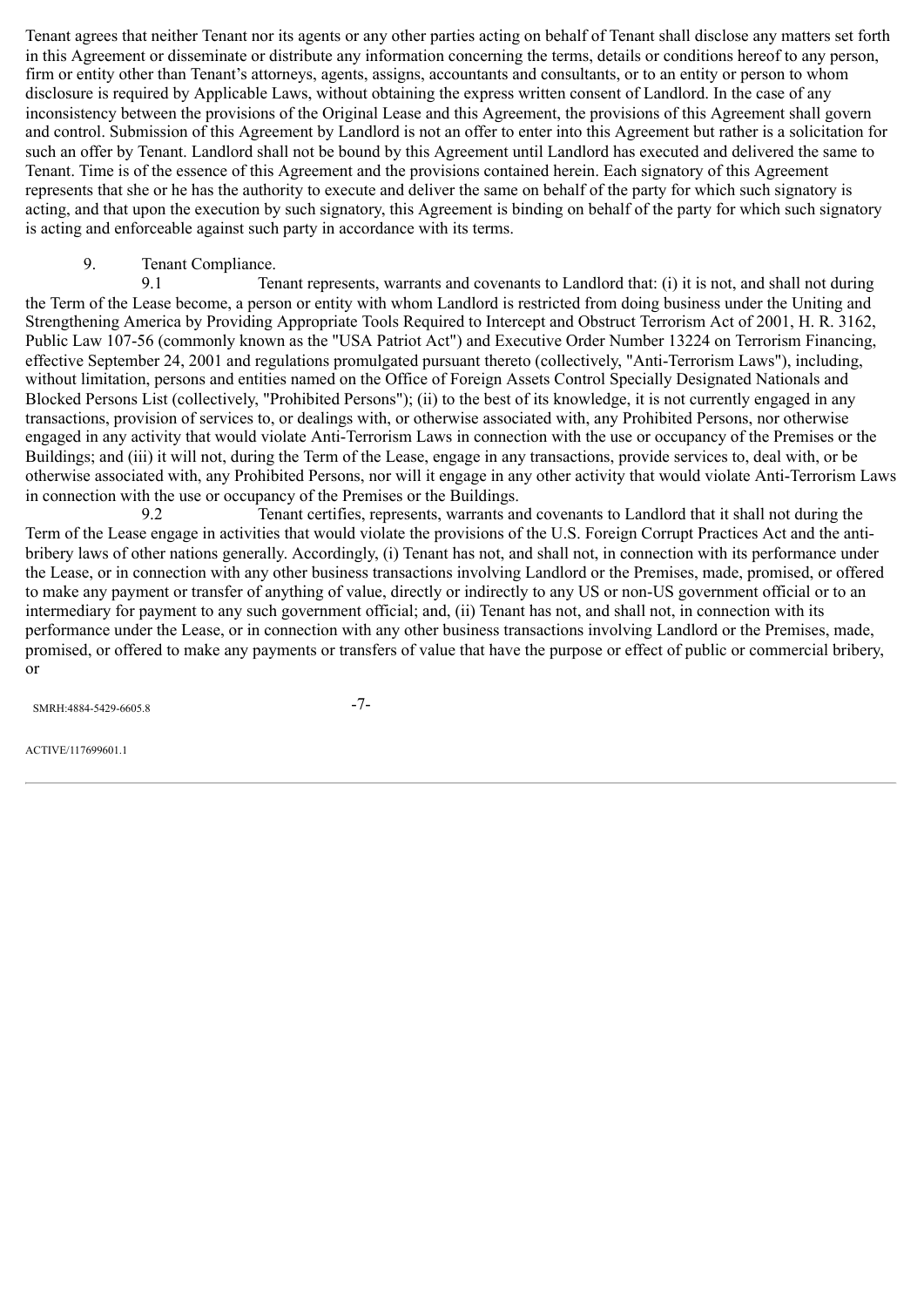acceptance of or acquiescence in extortion, kickbacks, or other unlawful or improper means of obtaining business.

9.3 Tenant certifies, represents, warrants and covenants to Landlord that it shall not during the Term of the Lease engage in activities that would violate the provisions of the US Bank Secrecy Act as amended by the USA Patriot Act ("AML Laws"). In this regard Tenant will not engage in, facilitate or permit the Premises or the Buildings to be used in connection with transactions that in any way involve the proceeds of crime under US law or are related to the financing of terrorist activities. Further, Tenant will not use proceeds of crime to pay its obligations under the Lease.

9.4 If at any time after the date hereof Tenant becomes a Prohibited Person or is accused by The Office of Foreign Assets Control or other Federal Authorities of being associated with a person designated as a Prohibited Person, then it shall notify Landlord within five (5) business days after becoming aware of such designation. If at any time after the date hereof Tenant becomes a Prohibited Person or Tenant otherwise breaches any certification, representation, warranty or covenant set forth in this Section 9.4, then such event shall constitute an event of default hereunder and under the Lease, entitling Landlord to any and all remedies under the Lease or at law or in equity (including the right to terminate the Lease), without affording Tenant any notice or cure period. Tenant hereby agrees to defend (with counsel reasonably acceptable to Landlord), indemnify, and hold harmless Landlord from and against any and all claims arising from or related to any such breach of the foregoing certifications, representations, warranties and covenants. Tenant's indemnification obligations in this Section 9.4 shall survive the expiration or earlier termination of the Lease.

1. Landlord Compliance.

2.9 Landlord certifies, represents, warrants and covenants to Tenant that, to Landlord's actual knowledge, Landlord is not, and shall not during the Term of the Lease knowingly engage in any transactions or dealings, or be otherwise associated with, any Prohibited Persons in connection with the use or occupancy of the Project.

2.10 Landlord certifies, represents, warrants and covenants to Tenant that it shall not during the Term of the Lease engage in activities that would violate the provisions of the U.S. Foreign Corrupt Practices Act and the antibribery laws of other nations generally. Accordingly, (i) Landlord has not, and shall not, in connection with its performance under the Lease, or in connection with any other business transactions involving Tenant and the Premises, made, promised, or offered to make any payment or transfer of anything of value, directly or indirectly to any US or non-US government official or to an intermediary for payment to any such government official; and, (ii) Landlord has not, and shall not, in connection with its performance under the Lease, or in connection with any other business transactions involving Tenant and the Premises, made, promised, or offered to make any payments or transfers of value that have the purpose or effect of public or commercial bribery, or acceptance of or acquiescence in extortion, kickbacks, or other unlawful or improper means of obtaining business.

 $SMRH-4884-5429-6605.8$  -8-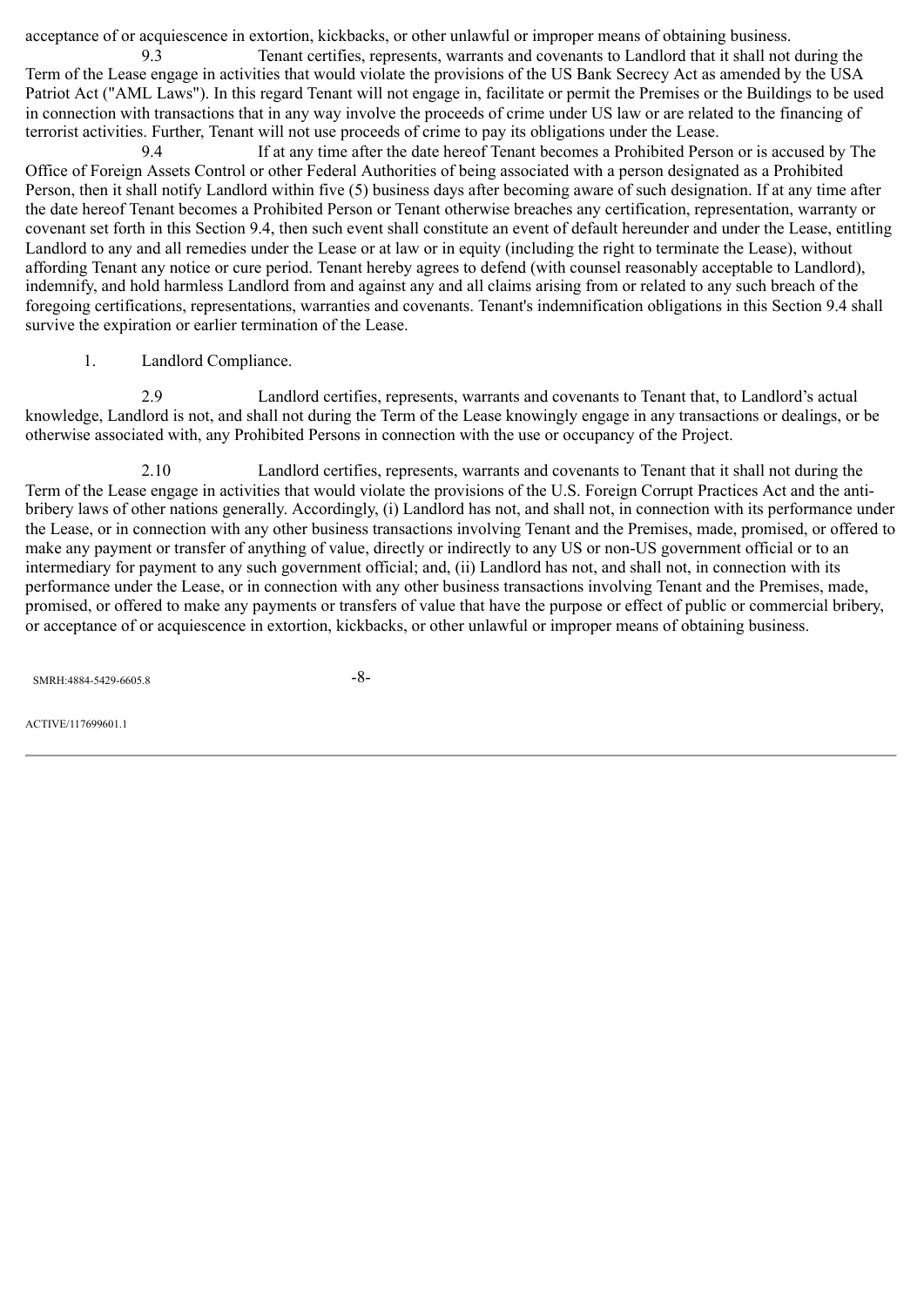2.11 Landlord certifies, represents, warrants and covenants to Tenant that it shall not during the Term of the Lease engage in activities that would violate the provisions of the AML Laws. In this regard Landlord will not engage in or facilitate the Buildings to be used in connection with transactions that in any way involve the proceeds of crime under US law or are related to the financing of terrorist activities.

2.3 If Landlord breaches any certification, representation, warranty or covenant set forth in this Section 10 with respect to the Buildings, such event, shall constitute an event of default hereunder, entitling Tenant to any and all remedies expressly provided to Tenant in the Lease.

3. Tenant represents, warrants and covenants to Landlord that, as of the date hereof and throughout the term of the Lease, Tenant is not, and is not entering into the Lease on behalf of, (i) an employee benefit plan, (ii) a trust holding assets of such a plan or (iii) an entity holding assets of such a plan. Notwithstanding any terms to the contrary in the Lease or this Agreement, in no event may Tenant assign or transfer its interest under the Lease to a third party who is, or is entering into the Lease on behalf of, (i) an employee benefit plan, (ii) a trust holding assets of such a plan or (iii) an entity holding assets of such a plan if such transfer would could cause Landlord to incur any prohibited transaction excise tax penalties or other materially adverse consequences under the Employee Retirement Income Security Act of 1974, as amended, Section 4975 of the Internal Revenue Code of 1986, as amended or similar law. Tenant represents and warrants to Landlord that (i) neither Tenant nor any of its "affiliates" has the authority (A) to appoint or terminate PGIM, Inc. ("PGIM") as investment manager of the PRISA II Separate Account, (B) to negotiate the terms of a management agreement between PGIM and the PRISA II Separate Account or (C) to cause an investment in or withdrawal from the PRISA II Separate Account and (ii) Tenant is not "related" to PGIM (within the meaning of Part VI(h) of Department of Labor Prohibited Transaction Exemption 84-14).

4. Pursuant to California Civil Code Section 1938, Tenant is hereby notified that, as of the date hereof, the Project has not undergone an inspection by a "Certified Access Specialist" and except to the extent expressly set forth in the Lease, Landlord shall have no liability or responsibility to make any repairs or modifications to the Premises or the Project in order to comply with accessibility standards. The following disclosure is hereby made pursuant to applicable California law: "A Certified Access Specialist (CASp) can inspect the subject premises and determine whether the subject premises comply with all of the applicable construction-related accessibility standards under state law. Although state law does not require a CASp inspection of the subject premises, the commercial property owner or lessor may not prohibit the lessee or tenant from obtaining a CASp inspection of the subject premises for the occupancy or potential occupancy of the lessee or tenant, if requested by the lessee or tenant. The parties shall mutually agree on the arrangements for the time and manner of the CASp inspection, the payment of the fee for the CASp inspection, and the cost of making any repairs necessary to correct violations of construction-related accessibility standards within the premises." Tenant acknowledges that Landlord has made no representation regarding compliance of the Premises or the Project with accessibility

SMRH:4884-5429-6605.8 -9-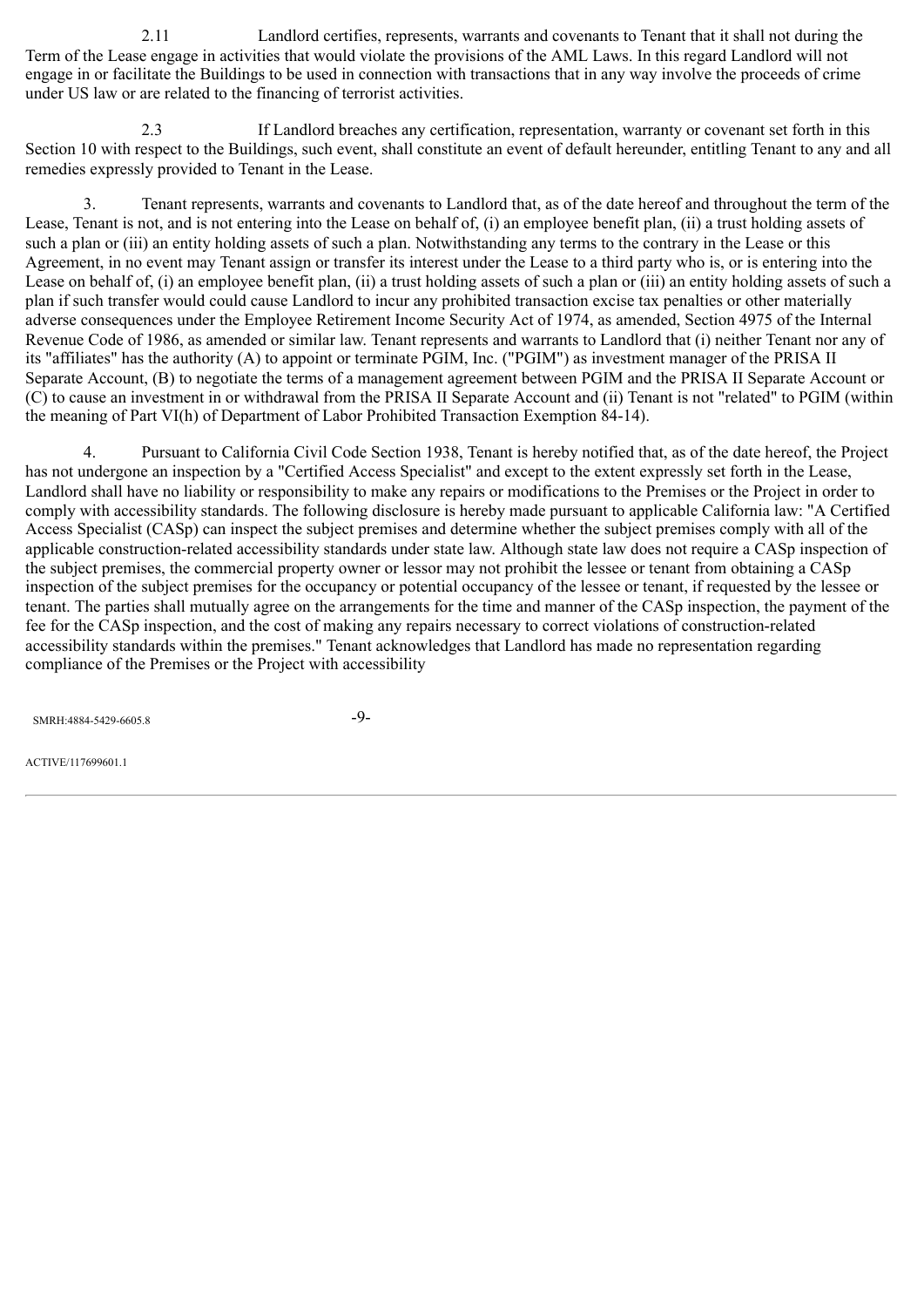standards. Any CASp inspection shall be conducted in compliance with reasonable rules in effect at the Buildings with regard to such inspections and shall be subject to Landlord's prior written consent.

5. Notwithstanding anything to the contrary in the Lease, Tenant's obligation to pay rent and other amounts due under the Lease shall not be abated or limited in the event access to, use of, and/or services provided to the Premises, the Buildings, and/or the Project is or are prevented, limited or impaired in compliance with Applicable Laws or as a precaution in connection with a community health emergency, including any epidemic, quarantine, or infectious disease-related outbreak.

6. If Tenant is billed directly by a public utility with respect to Tenant's electrical usage at the Premises, upon request from time to time, Tenant shall provide monthly electrical utility usage for the Premises to Landlord for the period of time requested by Landlord (in electronic or paper format) or, at Landlord's option, provide any written authorization or other documentation required for Landlord to request information regarding Tenant's electricity usage with respect to the Premises directly from the applicable utility company.

7. This Agreement may be executed in multiple counterparts, each of which shall constitute an original, and all of which shall constitute one document. Electronic signatures are deemed to be equivalent to original signatures for purposes of this Agreement. The exchange of copies of this Agreement and of signature pages by electronic mail in "portable document format" (".pdf"), or by any other electronic means intended to preserve the original appearance of a document, shall constitute effective execution and delivery of this Agreement to the parties and may be used in lieu of an original hard-copy agreement. Tenant hereby consents to the use of any third party electronic signature capture service providers as may be chosen by Landlord.

[*Remainder of Page Intentionally Left Blank*]

SMRH:4884-5429-6605.8 -10-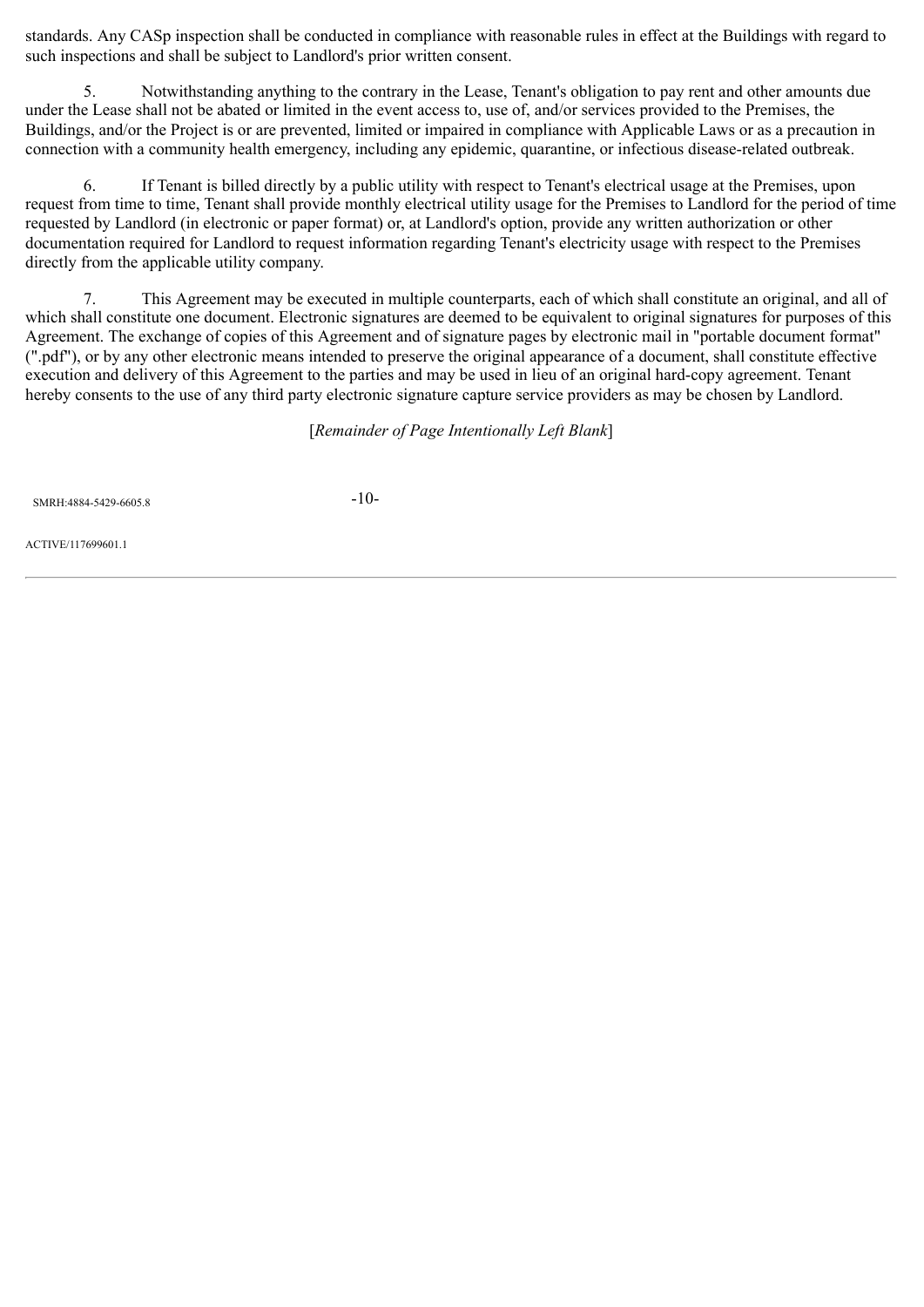IN WITNESS WHEREOF, this Agreement was executed as of the date first above written.

LANDLORD:

WESTPORT OFFICE PARK, LLC, a Delaware limited liability company

By: /s/ Jessica Brock

Jessica Brock, Authorized Signatory [Printed Name and Title]

Tenant:

ADICET THERAPEUTICS, INC., a Delaware corporation

By: /s/ Chen Schor

Its: Chen Schor, President and CEO

If Tenant is a corporation, this instrument must be executed by the chairman of the board, the president or any vice president and the secretary, any assistant secretary, the chief financial officer or any assistant financial officer or any assistant treasurer of such corporation, unless the bylaws or a resolution of the board of directors shall otherwise provide, in which case the bylaws or a certified copy of the resolution, as the case may be, must be attached to this instrument.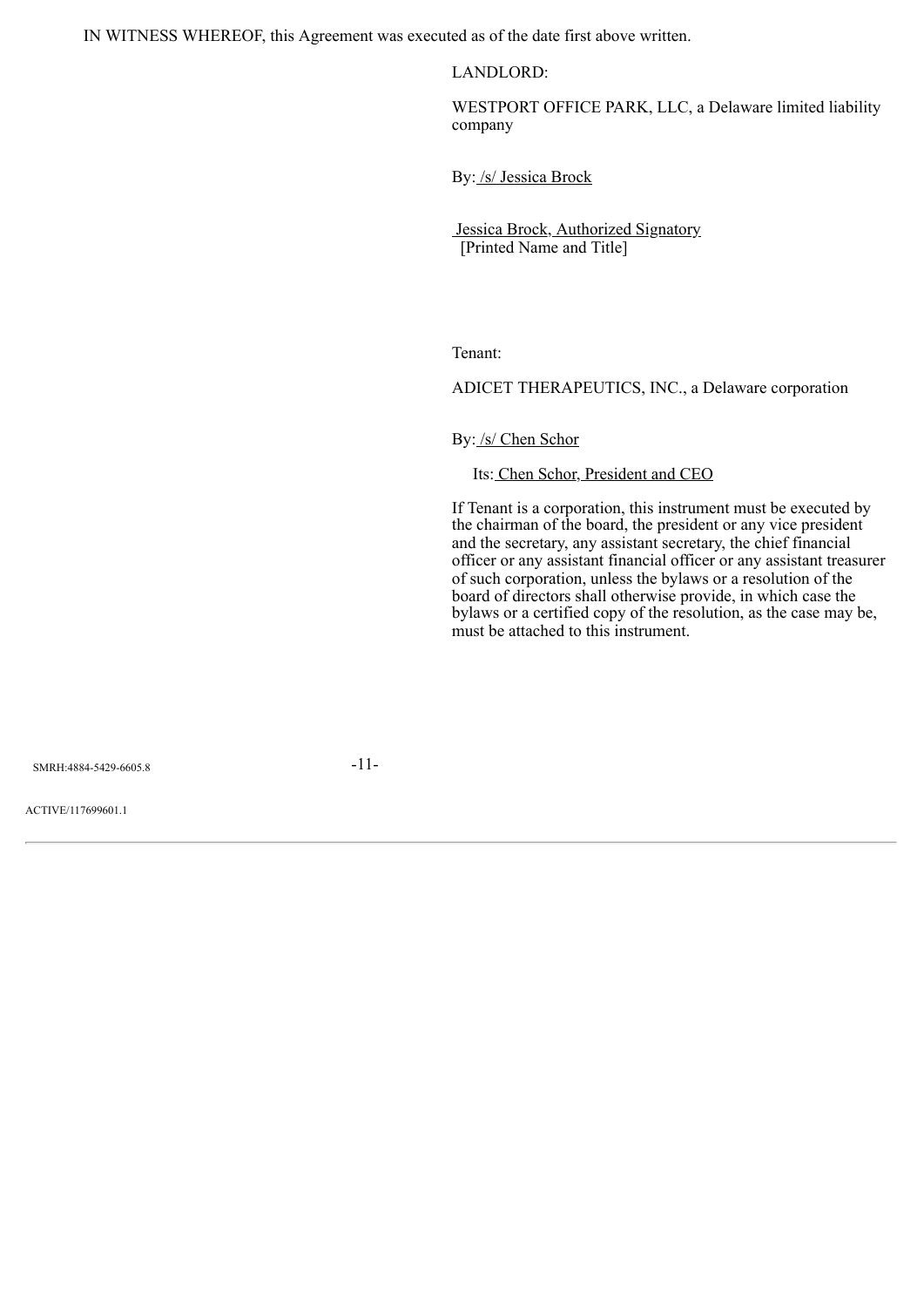# **EXHIBIT A-1**

# **EXPANSION SPACE**

(See Attached.)

SMRH:4884-5429-6605.8 Exhibit A-1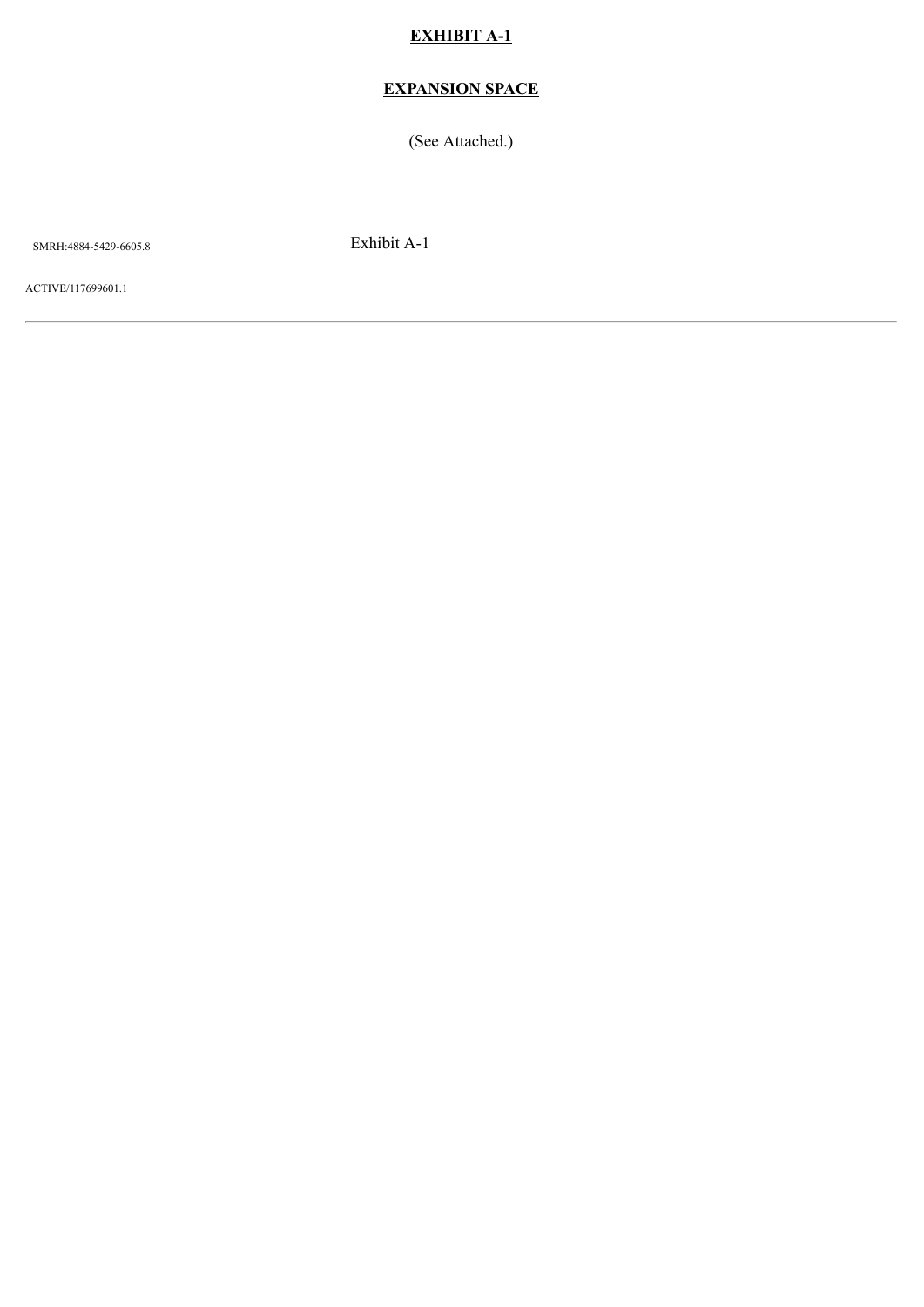#### **EXHIBIT B**

#### **TENANT WORK LETTER**

This Tenant Work Letter is attached to and made a part of that certain Second Amendment to Lease dated June 16, 2022 (the "Amendment") between WESTPORT OFFICE PARK, LLC, a Delaware limited liability company (formerly a California limited liability company) ("Landlord"), and ADICET THERAPEUTICS, INC., a Delaware corporation ("Tenant"), which amends a lease between Landlord and Tenant (as modified from time to time, the "Lease") more particularly described in the Amendment. Any capitalized term used and not otherwise defined in this Tenant Work Letter has the meaning given such term in the Amendment (or, if not defined in the Amendment, the meaning given such term in the Lease). This Tenant Work Letter sets forth the terms and conditions relating to the construction of the Expansion Improvements in the Expansion Space. This Tenant Work Letter is essentially organized chronologically and addresses the issues of the construction of the Expansion Space, in sequence, as such issues will arise during the actual construction of the Expansion Space.

#### SECTION 1

#### BASE, SHELL AND CORE

Landlord has previously constructed the base, shell, and core (i) of the Expansion Space and (ii) of the floor(s) of the 1200 Building on which the Expansion Space are located (collectively, the "Base, Shell, and Core"), and subject to correction of latent defects (as defined in Section 2.3 of the Lease) subsequently discovered, Tenant shall accept the Base, Shell and Core and the Expansion Space in their current "As-Is" condition existing as of the date of the Amendment and the Expansion Space Commencement Date, except as otherwise expressly provided in the Lease and this Tenant Work Letter. Tenant shall install in the Expansion Space certain "Tenant Improvements" (as defined below) pursuant to the provisions of this Tenant Work Letter. Except for Landlord's obligation to disburse the Tenant Improvement Allowance as described below, Landlord shall not be obligated to make or pay for any alterations or improvements to the Expansion Space, the 1200 Building or the Project. Notwithstanding anything to the contrary contained herein, Landlord covenants to correct, at its sole cost and not as an Operating Expense payable by Tenant, any failure of the existing exterior path of travel for the Expansion Space to comply with current codes, including without limitation the Americans with Disabilities Act, as reasonably interpreted by Landlord's architect as of the date of the Lease, to the extent such correction is reasonably necessary in order to obtain a building permit or a certificate of occupancy for the Tenant Improvements in the Expansion Space; provided that nothing contained herein shall be deemed to prohibit Landlord from obtaining a variance or relying upon a grandfathered right in order to achieve compliance with those codes.

#### SECTION 2

# TENANT IMPROVEMENTS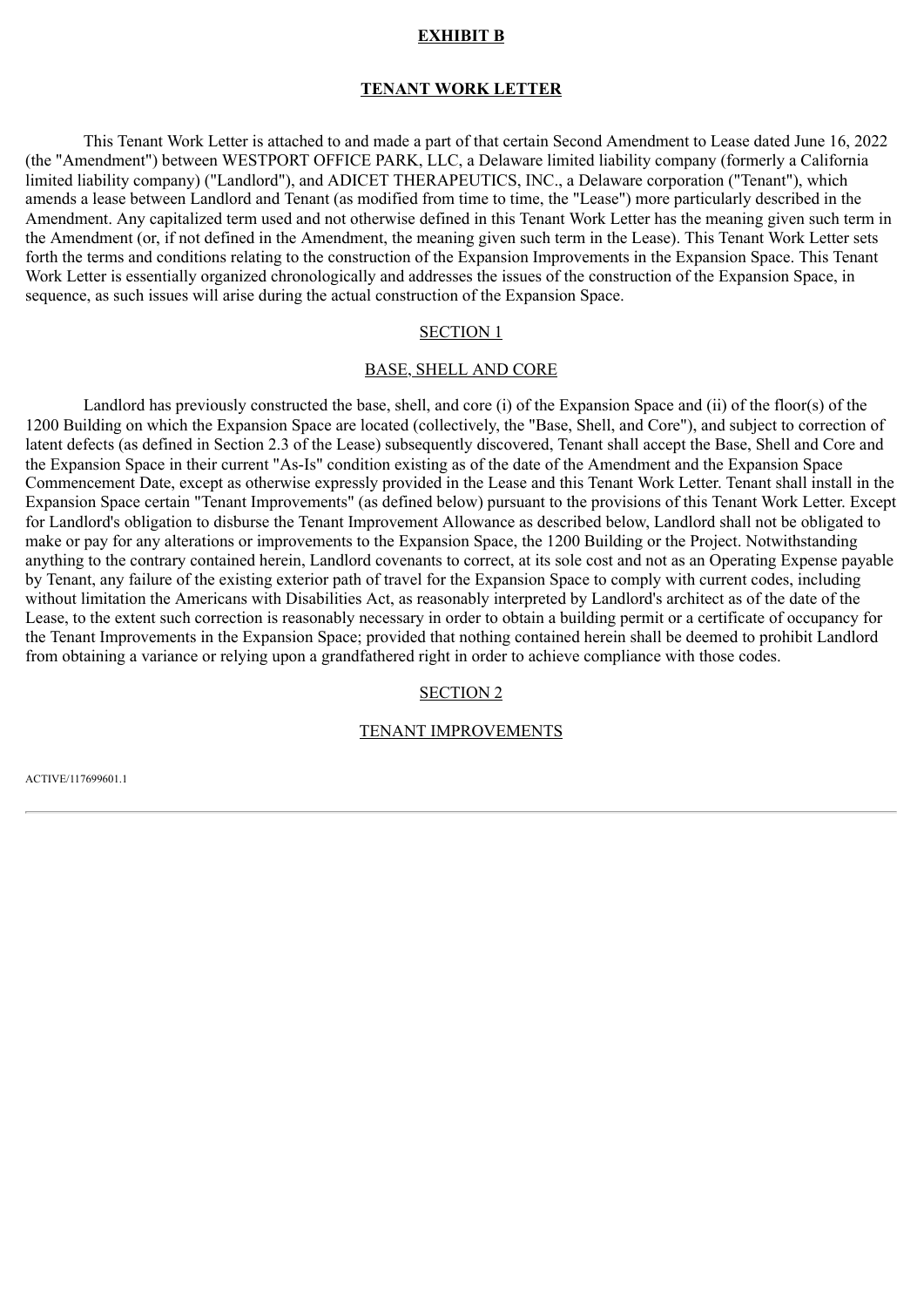2.1 Tenant Improvement Allowance. Tenant shall be entitled to a one-time tenant improvement allowance (the "Tenant Improvement Allowance") in the amount of up to, but not exceeding \$10.00 per rentable square foot of the Expansion Space (i.e., up to \$122,040.00, based on 12,204 rentable square feet in the Expansion Space), for the costs relating to the design, permitting, installation and construction of Tenant's improvements which are permanently affixed to the Expansion Space (the "Tenant Improvements"); provided, however, that Landlord shall have no obligation to disburse all or any portion of the Tenant Improvement Allowance to Tenant unless Tenant makes a request for disbursement pursuant to the terms and conditions of Section 2.2 below prior to that date which is twelve (12) months after the Expansion Space Commencement Date. In no event shall Landlord be obligated to make disbursements pursuant to this Tenant Work Letter in a total amount which exceeds the Tenant Improvement Allowance. Tenant shall not be entitled to receive any cash payment or credit against Rent or otherwise for any unused portion of the Tenant Improvement Allowance which is not used to pay for the Tenant Improvement Allowance Items (as such term is defined below). In no event shall the Tenant Improvement Allowance be used for purposes of constructing improvements in the Expansion Space for purposes of offering space for sublease or for the benefit of a subtenant.

# 2.2 Disbursement of the Tenant Improvement Allowance.

2.2.1 Tenant Improvement Allowance Items. Except as otherwise set forth in this Tenant Work Letter, the Tenant Improvement Allowance shall be disbursed by Landlord only for the following items and costs (collectively, the "Tenant Improvement Allowance Items"):

2.2.1.1 Payment of the fees of the "Architect" and the "Engineers," as those terms are defined in Section 3.1 of this Tenant Work Letter, and payment of the fees incurred by, and the cost of documents and materials supplied by, Landlord, Tenant, and their respective consultants in connection with the preparation and review of the "Construction Drawings," as that term is defined in Section 3.1 of this Tenant Work Letter;

Improvements;

2.2.1.2 The payment of plan check, permit and license fees relating to construction of the Tenant

2.2.1.3 The cost of construction of the Tenant Improvements, including, without limitation, contractors' fees and general conditions, testing and inspection costs, costs of utilities, trash removal, parking and hoists, and the costs of after-hours freight elevator usage.

2.2.1.4 The cost of any changes in the Base, Shell and Core work when such changes are required by the Construction Drawings (including if such changes are due to the fact that such work is prepared on an unoccupied basis), such cost to include all direct architectural and/or engineering fees and expenses incurred in connection therewith; provided that no costs that Landlord is to pay as its sole cost pursuant to Section 1 of this Tenant Work Letter shall be included;

2.2.1.5 The cost of any changes to the Construction Drawings or Tenant Improvements required by applicable laws and building codes (collectively, "Code");

2.2.1.6 Sales and use taxes and Title 24 fees;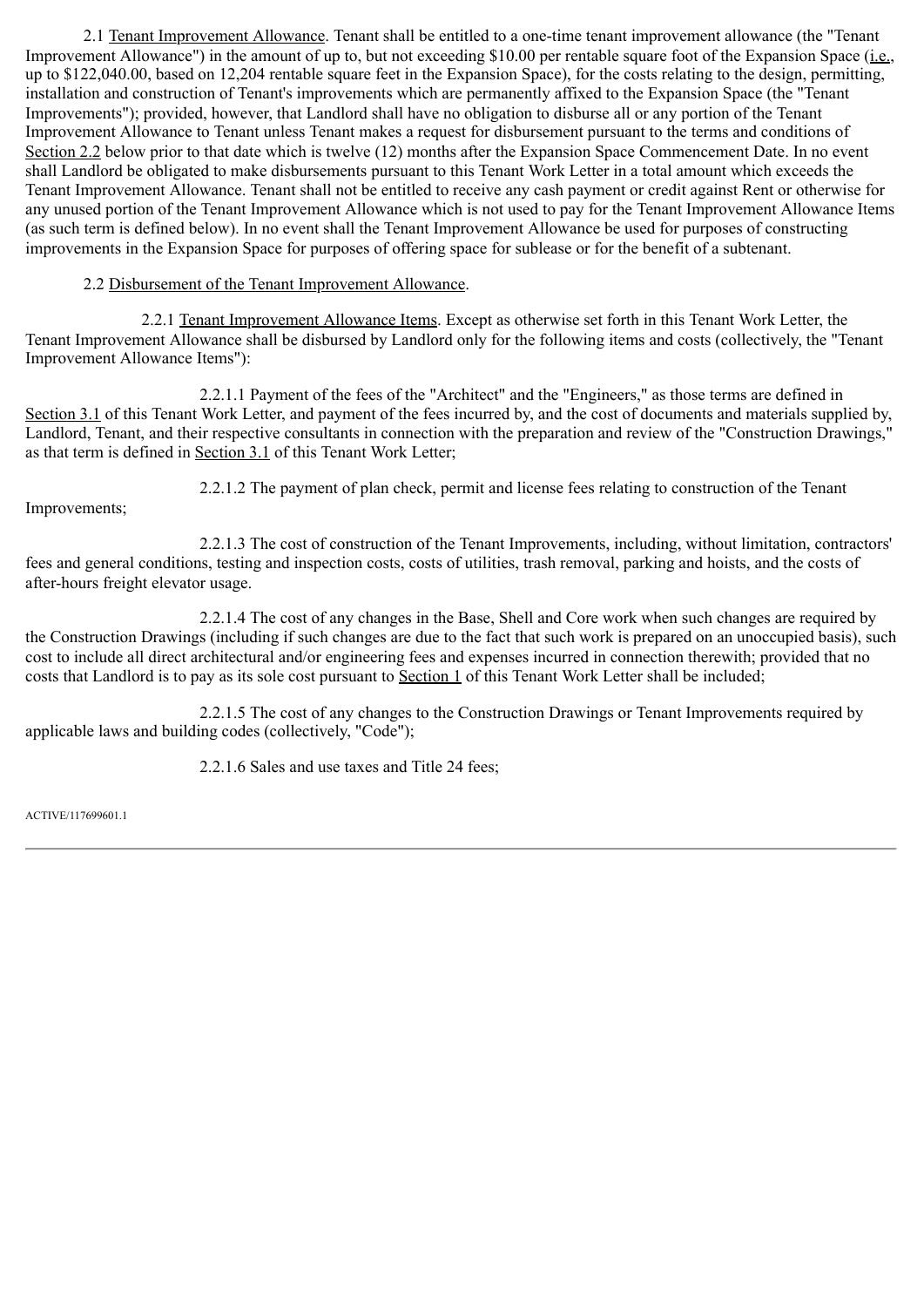2.2.1.7 The "Coordination Fee," as that term is defined in Section 4.2.2.2 of this Tenant Work Letter;

2.2.1.8 The costs and expenses associated with complying with all national, state and local codes, including California Energy Code, Title 24, including, without limitation, all costs associated with any lighting or HVAC retrofits required thereby; and

2.2.1.9 All other reasonable costs expended by Landlord in connection with the construction of the Tenant Improvements, and which are expressly payable by Tenant to Landlord pursuant to the terms and provisions of this Work Letter.

2.2.1.10 Notwithstanding anything in the Lease or this Tenant Work Letter to the contrary, Landlord shall pay, and Tenant shall have no responsibility for, and no portion of the Tenant Improvement Allowance shall be applied against the following costs associated with the Tenant Improvements: (i) costs to bring any portions of the Project outside of the Existing Premises and the Expansion Space into compliance with Applicable Laws, including, without limitation, the Americans with Disabilities Act and Environmental Public and Animal Welfare Requirements; (ii) profit and overhead charges paid to Landlord other than the Coordination Fee; and (iii) costs occasioned by the presence of Hazardous Materials or Biological Materials at the Expansion Space or the 1200 Building prior to the commencement of construction.

2.2.2 Disbursement of Tenant Improvement Allowance. Subject to Section 2.1 above, during the construction of the Tenant Improvements, Landlord shall make monthly disbursements of the Tenant Improvement Allowance for Tenant Improvement Allowance Items for the benefit of Tenant and shall authorize the release of monies for the benefit of Tenant as follows:

2.2.2.1 Monthly Disbursements. On or before the twenty-fifth (25th) day of each calendar month during the construction of the Tenant Improvements (or such other date as Landlord may designate), Tenant shall deliver to Landlord: (i) a request for payment of the "Contractor," as that term is defined in Section 4.1 below, approved by Tenant, using the AIA G702/G703 form (and, when applicable, the AIA G701 form for any change orders), showing the schedule, by trade, of percentage of completion of the Tenant Improvements in the Expansion Space, detailing the portion of the work completed and the portion not completed, and demonstrating that the relationship between the cost of the work completed and the cost of the work to be completed complies with the terms of the "Final Costs Statement," as that term is defined in Section 4.2.1 below; (ii) invoices from (a) the Contractor; (b) all other "Tenant's Agents," as that term is defined in Section 4.1 below, who submit bills for payment for labor rendered and materials delivered to the Expansion Space; and (c) all professional service providers (for example, the Architect, engineers and construction managers) (the "Service Providers"); (iii) executed mechanic's lien releases from all of Tenant's Agents, the Contractor, and all of the Service Providers (except any Service Providers that Tenant establishes to Landlord's reasonable satisfaction do not have mechanic's lien rights) with respect to the work covered by the current request for payment which shall comply with the appropriate provisions, as reasonably determined by Landlord, of California Civil Code Sections 8132, 8134, 8136; (iv) executed unconditional mechanics lien releases from Tenant's Agents, the Contractor, and all of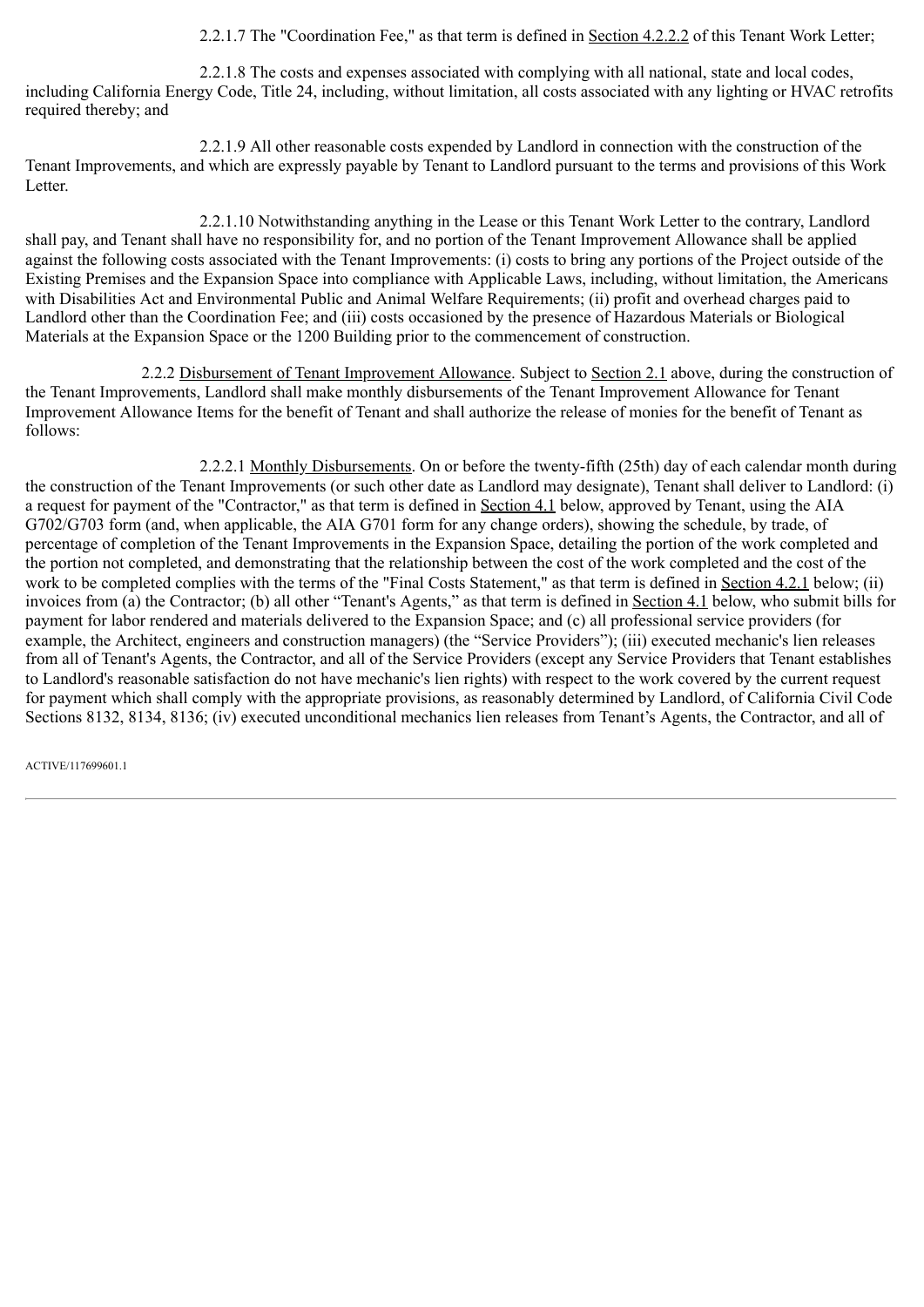the Service Providers (except any Service Providers that Tenant establishes to Landlord's reasonable satisfaction do not have mechanic's lien rights) with respect to the work covered by the prior request for payment which shall comply with the appropriate provisions, as reasonably determined by Landlord, of California Civil Code Sections 8134 and 8138; and (v) all other reasonable and customary information as to the current status of construction and payment of the costs thereof reasonably requested by Landlord. Tenant's request for payment shall be deemed Tenant's acceptance and approval of the work furnished and/or the materials supplied as set forth in Tenant's payment request. On or before the last day of the following calendar month, Landlord shall deliver a check to Tenant made jointly payable to Contractor and Tenant in payment of the lesser of (A) the amounts so requested by Tenant, as set forth in this Section 2.2.2.1, above, less a ten percent  $(10\%)$  retention (the aggregate amount of such retentions to be known as the "Final Retention") and (B) the balance of any remaining available portion of the Tenant Improvement Allowance (not including the Final Retention), provided that Landlord does not dispute any request for payment based on non-compliance of any work with the "Approved Working Drawings", as that term is defined in Section 3.4 below, or due to any substandard work, or for any other reason. Landlord's payment of such amounts shall not be deemed Landlord's approval or acceptance of the work furnished or materials supplied as set forth in Tenant's payment request.

2.2.2.2 Final Retention. Subject to the provisions of this Tenant Work Letter, a check for the Final Retention payable jointly to Tenant and Contractor shall be delivered by Landlord to Tenant following the completion of construction of the Expansion Space, provided that (i) Tenant delivers to Landlord properly executed mechanics lien releases in compliance with both California Civil Code Section 8134 and either Section 8136 or Section 8138, and (ii) Landlord has determined that no substandard work exists which adversely affects the mechanical, electrical, plumbing, heating, ventilating and air conditioning, life-safety or other systems of the 1200 Building, the curtain wall of the 1200 Building, the structure or exterior appearance of the 1200 Building, or any other tenant's use of such other tenant's leased premises in the 1200 Building.

2.2.2.3 Other Terms. Landlord shall only be obligated to make disbursements from the Tenant Improvement Allowance to the extent costs are incurred by Tenant for Tenant Improvement Allowance Items.

2.2.3 Specifications for Building Standard Components. Landlord has established specifications as generally described in Rider Exhibit B to the Lease ("Specifications") for the 1200 Building standard components to be used in the construction of the Tenant Improvements in the Expansion Space which Specifications have been received by Tenant. Tenant acknowledges that the Specifications are not an all-inclusive list of specifications and the specifications of items not specifically addressed in the Specifications are subject to Landlord's approval. Unless otherwise agreed to by Landlord, the Tenant Improvements shall comply with the Specifications. Landlord may make reasonable changes to the Specifications from time to time that do not have a material impact on the timing, substance or cost of construction of the Tenant Improvements. Changes to Specifications mandated by applicable law shall be deemed reasonable.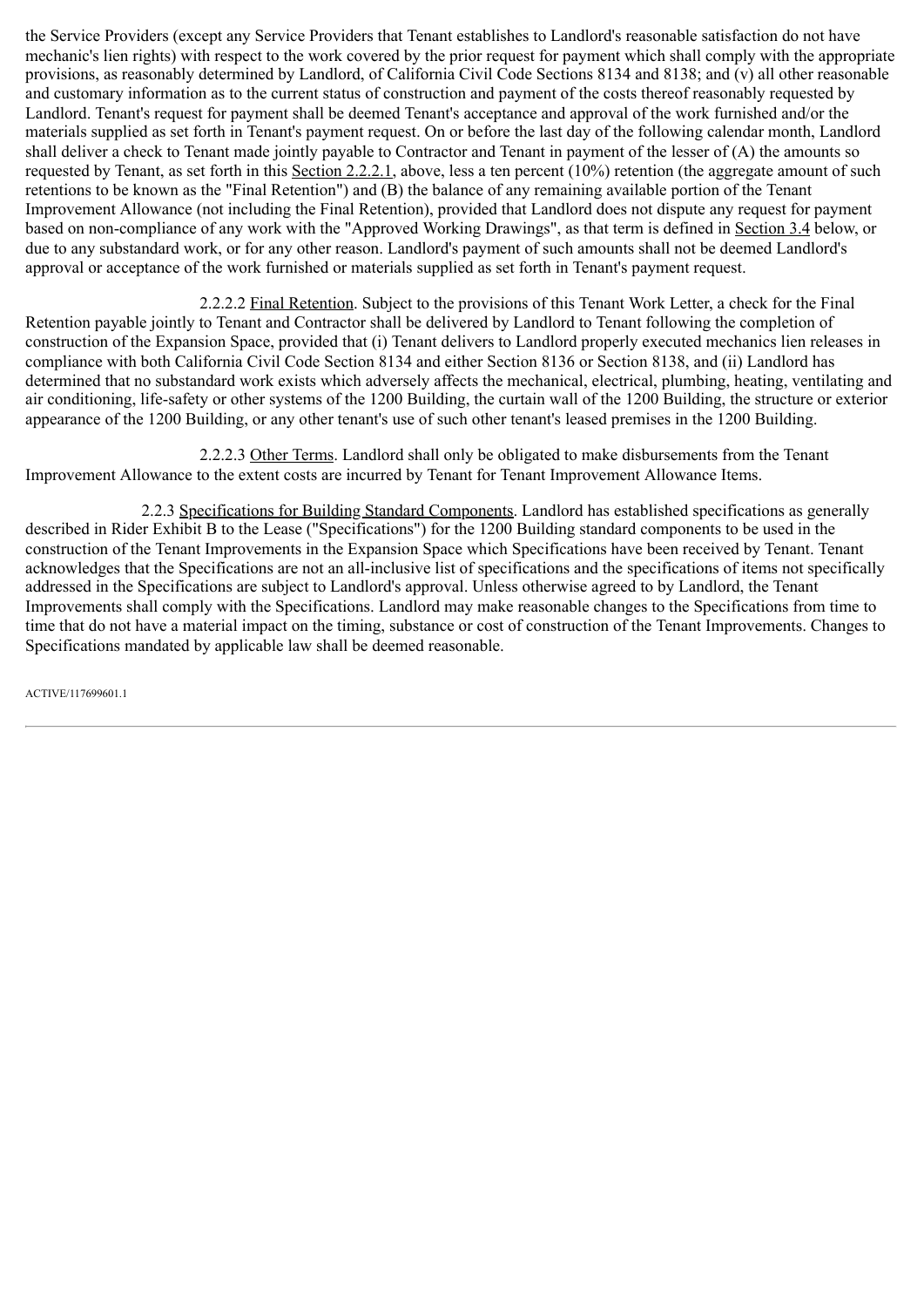#### SECTION 3

#### CONSTRUCTION DRAWINGS

3.1 Selection of Architect/Construction Drawings. Tenant shall retain Form 4 Architects (the "Architect") to prepare the Construction Drawings. The Contractor shall prepare all plans and engineering working drawings relating to the structural, mechanical, electrical, plumbing, HVAC, life safety, and sprinkler work in connection with the Tenant Improvements. The plans and drawings to be prepared by Architect and the Contractor hereunder shall be known collectively as the "Construction Drawings." All Construction Drawings shall comply with the Specifications. Notwithstanding that any Construction Drawings are reviewed by Landlord or its space planner, architect, engineers and consultants, and notwithstanding any advice or assistance which may be rendered to Tenant by Landlord or Landlord's space planner, architect, engineers, and consultants, Landlord shall have no liability whatsoever in connection therewith and shall not be responsible for any omissions or errors contained in the Construction Drawings.

3.2 Final Space Plan. Tenant shall supply Landlord with four (4) copies signed by Tenant of its final space plan for the Expansion Space before any architectural working drawings or engineering drawings have been commenced. The final space plan (the "Final Space Plan") shall include a layout and designation of all offices, rooms and other partitioning, their intended use, and equipment to be contained therein. Within five (5) business days after Landlord's receipt of the Final Space Plan for the Expansion Space, Landlord may, in its reasonable discretion, request clarification or more specific drawings for special use items not included in the Final Space Plan. Landlord shall advise Tenant within five (5) business days after Landlord's receipt of the Final Space Plan for the Expansion Space if the same is unsatisfactory or incomplete in any respect. If Tenant is so advised, Tenant shall promptly (i) cause the Final Space Plan to be revised to correct any deficiencies or other matters Landlord may reasonably require, and (ii) deliver such revised Final Space Plan to Landlord.

3.3 Final Working Drawings. After the Final Space Plan has been approved by Landlord and Tenant, Tenant shall promptly cause the Architect and the Contractor to complete the architectural and engineering drawings for the Expansion Space, and cause the Architect to compile a fully coordinated set of architectural, structural, mechanical, electrical and plumbing working drawings in a form which is complete to allow subcontractors to bid on the work and to obtain all applicable permits for the Tenant Improvements (collectively, the "Final Working Drawings"), and shall submit the same to Landlord for Landlord's approval, which shall not be unreasonably withheld. Tenant shall supply Landlord with four (4) copies signed by Tenant of such Final Working Drawings. Landlord shall advise Tenant within five  $(5)$  business days after Landlord's receipt of the Final Working Drawings for the Expansion Space if the same is unsatisfactory or incomplete in any respect. If Tenant is so advised, Tenant shall promptly (i) revise the Final Working Drawings in accordance with such review and any disapproval of Landlord in connection therewith, and (ii) deliver such revised Final Working Drawings to Landlord. Landlord and Tenant shall continue such process until Landlord has reasonably approved the Final Working Drawings.

3.4 Approved Working Drawings. The Final Working Drawings shall be approved by Landlord (the "Approved Working Drawings") prior to the commencement of construction of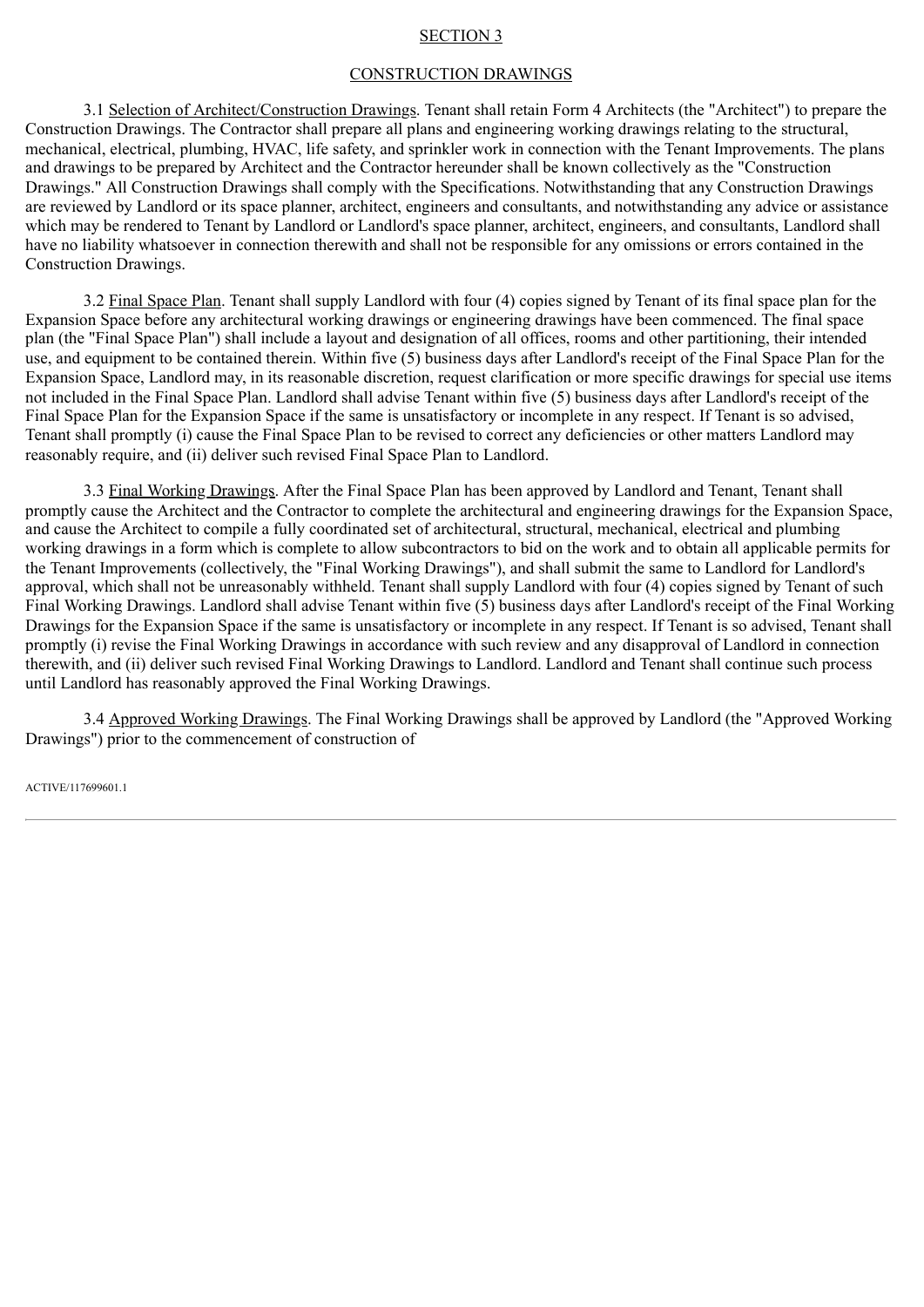the Expansion Space by Tenant. After approval by Landlord of the Final Working Drawings, Tenant shall promptly submit the same to the appropriate governmental authorities for all applicable building permits. Tenant hereby agrees that neither Landlord nor Landlord's consultants shall be responsible for obtaining any building permit or certificate of occupancy for the Expansion Space and that obtaining the same shall be Tenant's responsibility; provided, however, that Landlord shall cooperate with Tenant in executing permit applications and performing other ministerial acts reasonably necessary to enable Tenant to obtain any such permit or certificate of occupancy. No changes, modifications or alterations in the Approved Working Drawings may be made without the prior written consent of Landlord, which consent shall not be unreasonably withheld.

# SECTION 4

# CONSTRUCTION OF THE TENANT IMPROVEMENTS

## 4.1 Tenant's Selection of Contractor and Tenant's Agents.

4.1.1 The Contractor. Tenant shall use CP Construction (the "Contractor") for the construction of the Tenant Improvements.

4.1.2 Tenant's Agents. All subcontractors, laborers, materialmen, and suppliers used by Tenant (such subcontractors, laborers, materialmen, and suppliers, and the Contractor to be known collectively as "Tenant's Agents") must be approved in writing by Landlord, which approval shall not be unreasonably withheld or delayed; provided that, in any event, Tenant must contract with Landlord's base building subcontractors (or with subcontractors Tenant has previously used for work in the Existing Premises in accordance with the Original Lease, other subcontractors reasonably approved by Landlord) for any mechanical, electrical, plumbing, life safety, structural, heating, ventilation, and air-conditioning work in the Expansion Space. Tenant shall be responsible for causing the Contractor and Tenant's Agents to preserve labor harmony and to manage and resolve all labor disputes resulting from the performance of the Tenant Improvement work.

#### 4.2 Construction of Tenant Improvements by Tenant's Agents.

4.2.1 Construction Contract; Cost Budget. Prior to Tenant's execution of the construction contract and general conditions with Contractor (the "Contract"), Tenant shall submit the Contract to Landlord for its approval, which approval shall not be unreasonably withheld or delayed. The Contract shall provide for a guaranteed maximum price or a stipulated sum as the contract amount and shall be fully executed and delivered by Tenant and Contractor prior to the commencement of construction. Prior to the commencement of the construction of the Tenant Improvements, and after Tenant has accepted all bids for the Tenant Improvements, Tenant shall provide Landlord with a written detailed cost breakdown (the "Final Costs Statement"), by trade, of the final costs to be incurred, or which have been incurred, as set forth more particularly in Section 2.2.1.1 through 2.2.1.8 above, in connection with the design and construction of the Tenant Improvements to be performed by or at the direction of Tenant or the Contractor which costs form a basis for the amount of the Contract, if any (the "Final Costs"). Prior to the commencement of construction of the Tenant Improvements, Tenant shall supply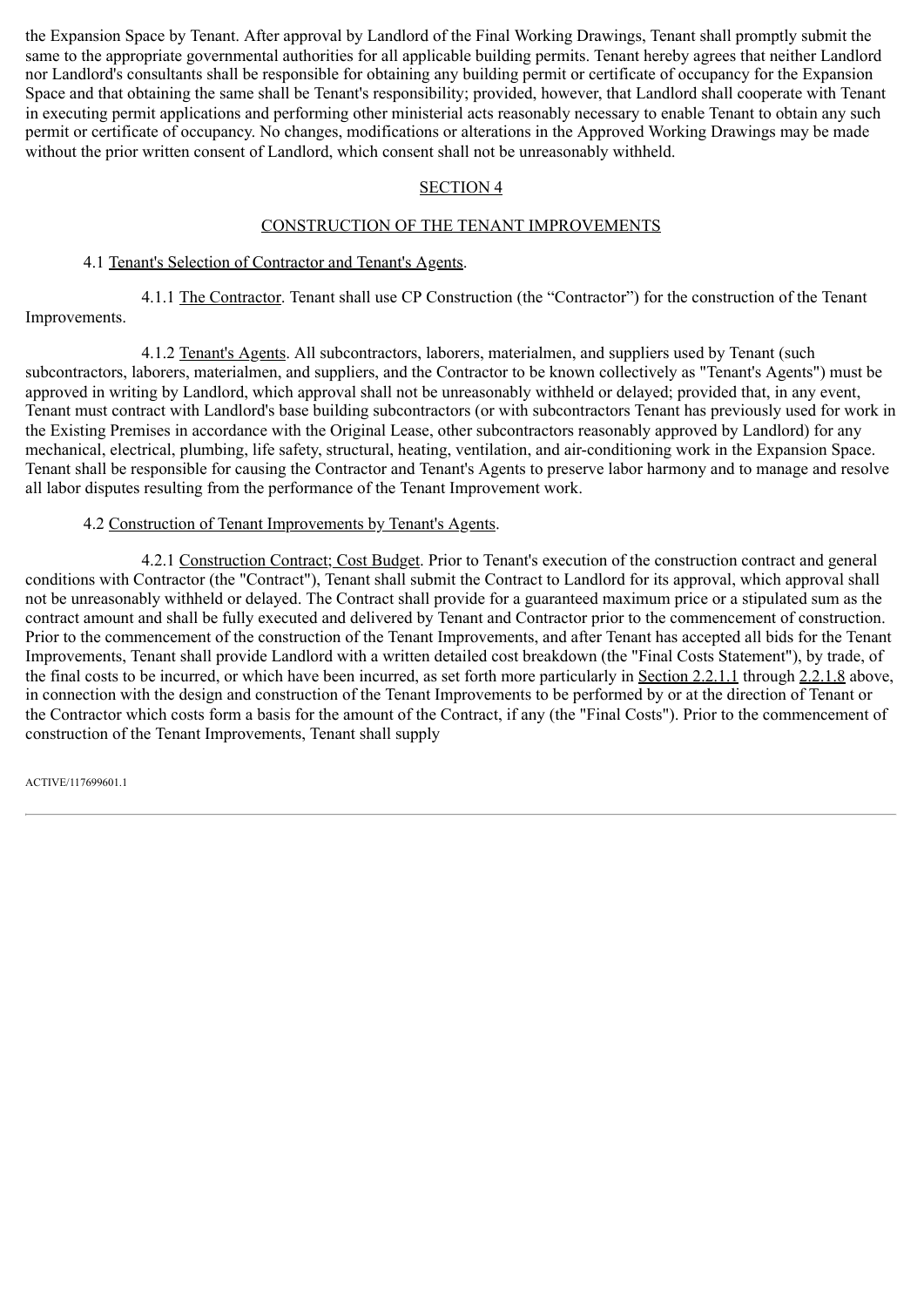Landlord with cash in an amount (the "Over-Allowance Amount") by which the Final Costs exceed the Tenant Improvement Allowance (less any portion thereof already disbursed by Landlord, or in the process of being disbursed by Landlord, on or before the commencement of construction of the Tenant Improvements). The Over-Allowance Amount shall be disbursed by Landlord prior to the disbursement of any of the then remaining portion of the Tenant Improvement Allowance, and such disbursement shall be pursuant to the same procedure as the Tenant Improvement Allowance. In the event that, after the Final Costs have been delivered by Landlord to Tenant, the costs relating to the design and construction of the Tenant Improvements shall change, any additional costs necessary to such design and construction in excess of the Final Costs shall, to the extent they exceed the remaining balance of the Tenant Improvement Allowance, be paid by Tenant to Landlord immediately as an addition to the Over-Allowance Amount and, in any event, prior to the commencement of the construction of such changes, or, at Landlord's option, Tenant shall make payments for such additional costs out of its own funds, but Tenant shall continue to provide Landlord with the documents described in Sections 2.2.2.1(i), (ii), (iii) and (iv) above, for Landlord's approval, prior to Tenant paying such costs.

# 4.2.2 Tenant's Agents.

4.2.2.1 Landlord's General Conditions for Tenant's Agents and Tenant Improvement Work. Tenant's and Tenant's Agents' construction of the Tenant Improvements shall comply with the following: (i) the Tenant Improvements shall be constructed in strict accordance with the Approved Working Drawings; (ii) Tenant and Tenant's Agents shall not, in any way, interfere with, obstruct, or delay, the work of Landlord's base building contractor and subcontractors with respect to the Base, Shell and Core or any other work in the 1200 Building; (iii) Tenant's Agents shall submit schedules of all work relating to the Tenant's Improvements to Contractor and Contractor shall, within five (5) business days of receipt thereof, inform Tenant's Agents of any changes which are necessary thereto, and Tenant's Agents shall adhere to such corrected schedule; and (iv) Tenant shall abide by all reasonable rules of which Tenant has prior written notice made by Landlord's 1200 Building contractor or Landlord's 1200 Building manager with respect to the use of freight, loading dock and service elevators, storage of materials, coordination of work with the contractors of other tenants, and any other matter in connection with this Tenant Work Letter, including, without limitation, the construction of the Tenant Improvements.

4.2.2.2 Coordination Fee. Tenant shall pay a logistical coordination fee (the "Coordination Fee") to Landlord in an amount equal to the product of (i) three percent (3%), and (ii) the sum of the Tenant Improvement Allowance, the Over-Allowance Amount, as such amount may be increased hereunder, and any other amounts expended by Tenant in connection with the design and construction of the Tenant Improvements, which Coordination Fee shall be for services relating to the coordination of the construction of the Tenant Improvements. Landlord shall be entitled to charge the amount of the Coordination Fee against the Tenant Improvement Allowance required to be contributed by Landlord hereunder, or if funds are not available from the Tenant Improvement Allowance for such purposes, Tenant will pay such amounts within twenty (20) days following delivery of Landlord's invoice.

4.2.2.3 Indemnity. Tenant's indemnity of Landlord as set forth in the Lease shall also apply with respect to any and all costs, losses, damages, injuries and liabilities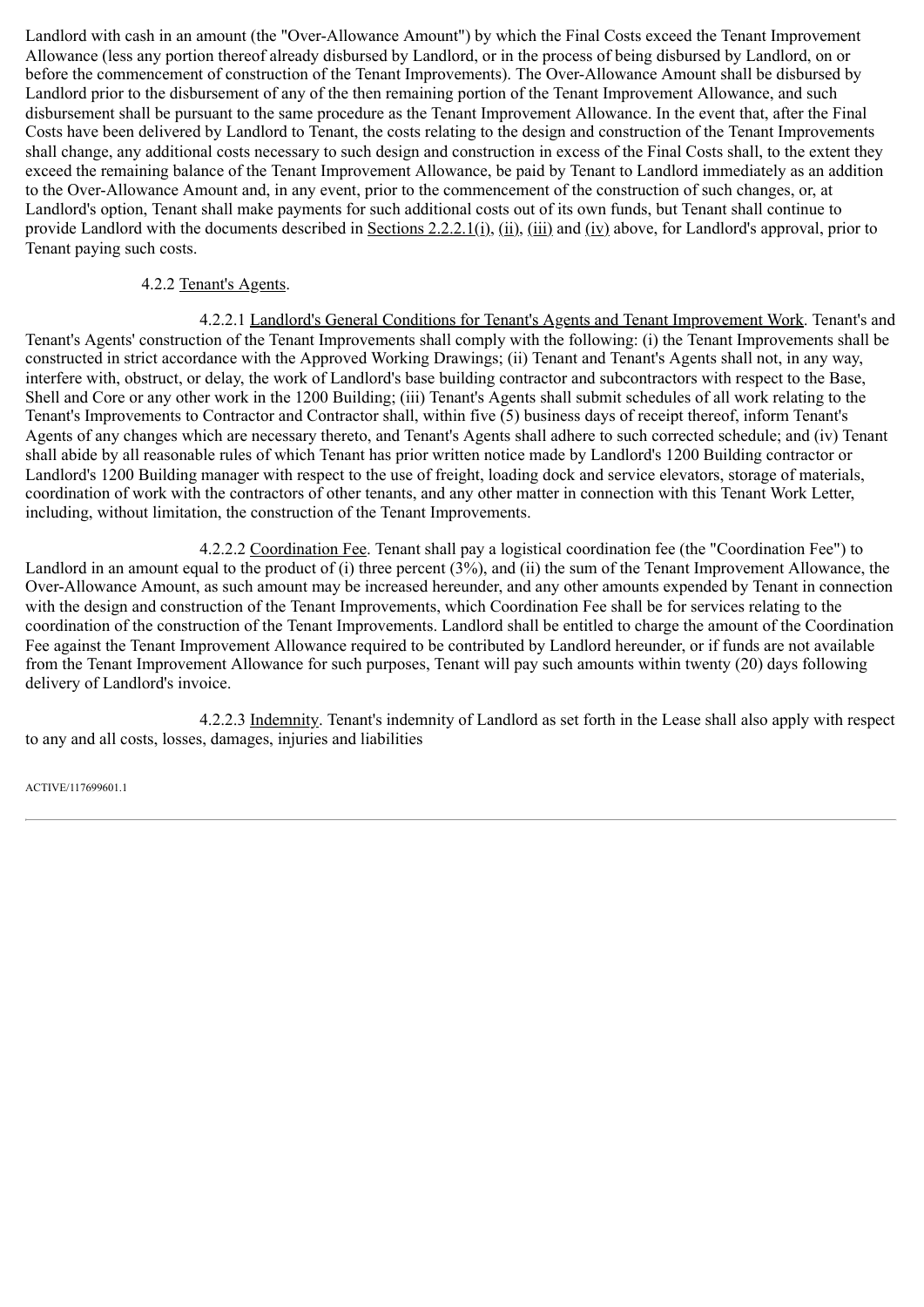related in any way to any act or omission of Tenant or Tenant's Agents, or anyone directly or indirectly employed by any of them, or in connection with Tenant's non-payment of any amount arising out of the Tenant Improvements and/or Tenant's disapproval of all or any portion of any request for payment. Such indemnity by Tenant, as set forth in the Lease, shall also apply with respect to any and all costs, losses, damages, injuries and liabilities related in any way to Landlord's performance of any ministerial acts reasonably necessary (i) to permit Tenant to complete the Tenant Improvements, and (ii) to enable Tenant to obtain any building permit or certificate of occupancy for the Expansion Space.

# 4.2.2.4 Insurance Requirements.

4.2.2.4.1 General Coverages. All of Tenant's Agents shall carry worker's compensation insurance covering all of their respective employees, and shall also carry public liability insurance, including property damage, all with limits, in form and with companies as are required to be carried by Tenant as set forth in the Lease.

4.2.2.4.2 Special Coverages. Tenant shall carry "Builder's All Risk" insurance in an amount covering the full replacement cost of all work in connection with the Tenant Improvements, and such other insurance as Landlord may require, it being understood and agreed that the Tenant Improvements shall be insured by Tenant pursuant to the Lease immediately upon completion thereof. Such insurance shall be in amounts and shall include such extended coverage endorsements as may be reasonably required by Landlord, and in form and with companies as are required to be carried by Tenant as set forth in the Lease.

4.2.2.4.3 General Terms. Certificates for all insurance carried pursuant to this Section 4.2.2.4 shall be delivered to Landlord before the commencement of construction of the Tenant Improvements and before the Contractor's equipment is moved onto the site. All such policies of insurance must contain a provision that the company writing said policy will give Landlord thirty (30) days prior written notice of any cancellation or lapse of the effective date or any reduction in the amounts of such insurance; notwithstanding the foregoing, Landlord acknowledges that, as of the date of this Lease, many insurers are unwilling to provide third parties (such as Landlord) with notice of cancellation and agrees that if the insured is unable to obtain such commitment from its insurer (despite the insured's commercially reasonable efforts), then the insured's obligation pursuant to the provisions of this sentence will be to notify Landlord within five (5) days following the insured's receipt of any notice of cancellation from the insurer. In the event that the Tenant Improvements are damaged by any cause during the course of the construction thereof, Tenant shall immediately repair the same at Tenant's sole cost and expense. All policies carried under this Section 4.2.2.4 shall insure Landlord and Tenant, as their interests may appear, as well as Contractor and Tenant's Agents, and shall name as additional insureds Landlord's Property Manager, Landlord's Asset Manager, and all mortgagees and ground lessors of the 1200 Building. All insurance, except Workers' Compensation, maintained by Tenant's Agents shall preclude subrogation claims by the insurer against anyone insured thereunder. Such insurance shall provide that it is primary insurance as respects the owner and that any other insurance maintained by owner is excess and noncontributing with the insurance required hereunder. The requirements for the foregoing insurance shall not derogate from the provisions for indemnification of Landlord by Tenant under Section 4.2.2.3 of this Tenant Work Letter.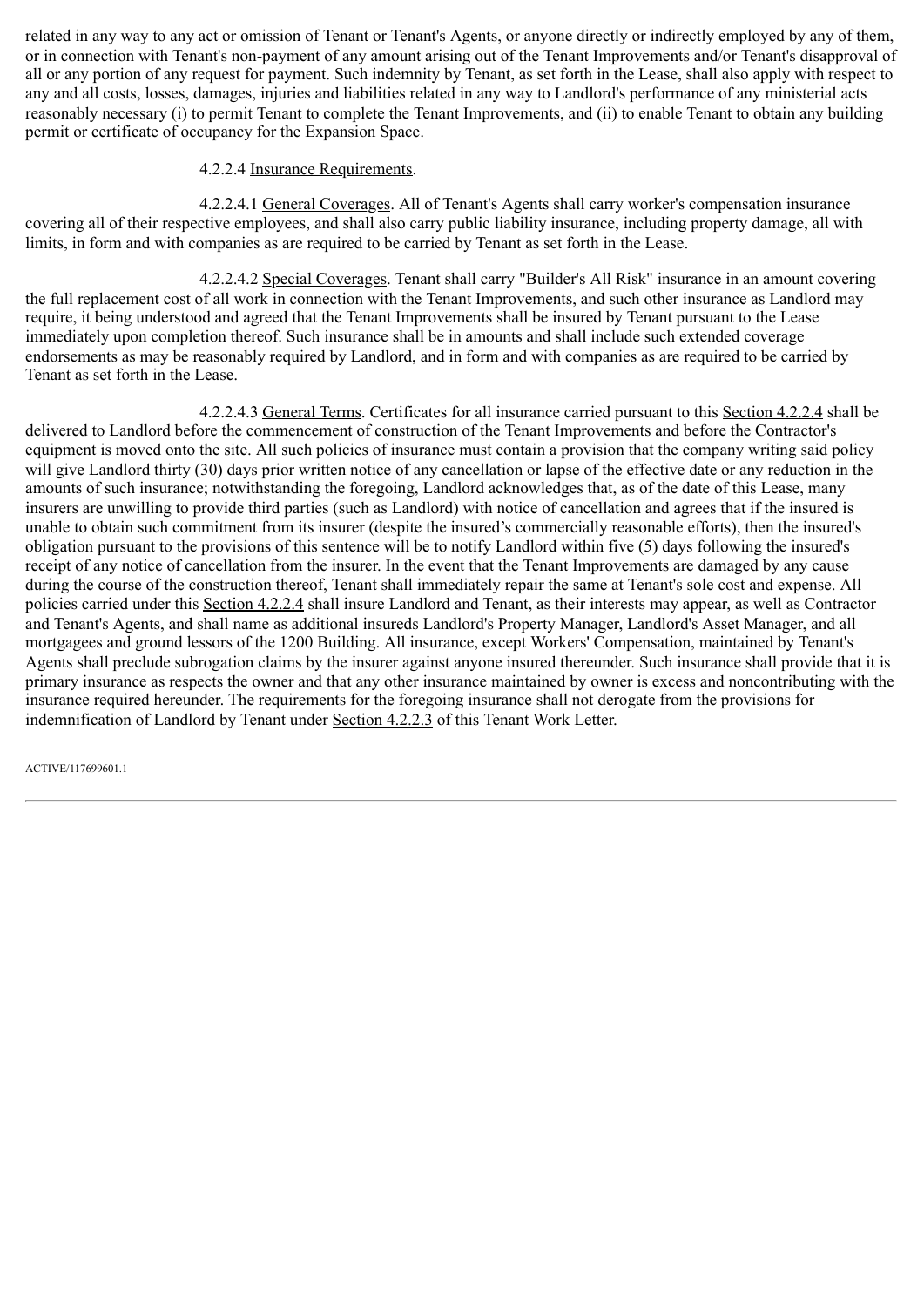4.2.3 Governmental Compliance. The Tenant Improvements shall comply in all respects with the following: (i) the Code and other state, federal, city or quasi-governmental laws, codes, ordinances and regulations, as each may apply according to the rulings of the controlling public official, agent or other person; (ii) applicable standards of the American Insurance Association (formerly, the National Board of Fire Underwriters) and the National Electrical Code; and (iii) building material manufacturer's specifications.

4.2.4 Inspection by Landlord. Landlord shall have the right to inspect the Tenant Improvements at all times, provided however, that Landlord's failure to inspect the Tenant Improvements shall in no event constitute a waiver of any of Landlord's rights hereunder nor shall Landlord's inspection of the Tenant Improvements constitute Landlord's approval of the same. Should Landlord disapprove any portion of the Tenant Improvements, Landlord shall notify Tenant in writing of such disapproval and shall specify the items disapproved, provided Landlord shall only disapprove work which is substandard as described in Section 2.2.2.2(ii) or due to non-compliance of any work with the Approved Working Drawings. Any defects or deviations in, and/or disapproval by Landlord of, the Tenant Improvements shall be rectified by Tenant at no expense to Landlord, provided however, that in the event Landlord determines that a defect or deviation exists or disapproves of any matter in connection with any portion of the Tenant Improvements and such defect, deviation or matter might adversely affect the mechanical, electrical, plumbing, heating, ventilating and air conditioning or life-safety systems of the 1200 Building, the structure or exterior appearance of the 1200 Building or any other tenant's use of such other tenant's leased premises, Landlord may, take such action as Landlord deems necessary, at Tenant's expense and without incurring any liability on Landlord's part, to correct any such defect, deviation and/or matter, including, without limitation, causing the cessation of performance of the construction of the Tenant Improvements until such time as the defect, deviation and/or matter is corrected to Landlord's satisfaction.

4.2.5 Meetings. Commencing upon the execution of the Amendment, Tenant shall hold weekly meetings at a reasonable time, with the Architect and the Contractor regarding the progress of the preparation of Construction Drawings and the construction of the Tenant Improvements, which meetings shall be held at a location designated by Landlord (unless such meetings are held by telephone or videoconference), and Landlord and/or its agents shall receive prior notice of, and shall have the right to attend, all such meetings, and, upon Landlord's request, certain of Tenant's Agents shall attend such meetings. In addition, minutes shall be taken at all such meetings, a copy of which minutes shall be promptly delivered to Landlord. One such meeting each month shall include the review of Contractor's current request for payment.

4.3 Notice of Completion; Copy of "As Built" Plans. Within fifteen (15) days after completion of construction of the Tenant Improvements, Tenant shall cause a Notice of Completion to be recorded in the office of the Recorder of the County in which the 1200 Building is located in accordance with Section 8182 of the Civil Code of the State of California or any successor statute, and shall furnish a copy thereof to Landlord upon such recordation. If Tenant fails to do so, Landlord may execute and file the same on behalf of Tenant as Tenant's agent for such purpose, at Tenant's sole cost and expense. At the conclusion of construction, (i) Tenant shall cause the Architect and Contractor (A) to update the Approved Working Drawings as necessary to reflect all changes made to the Approved Working Drawings during the course of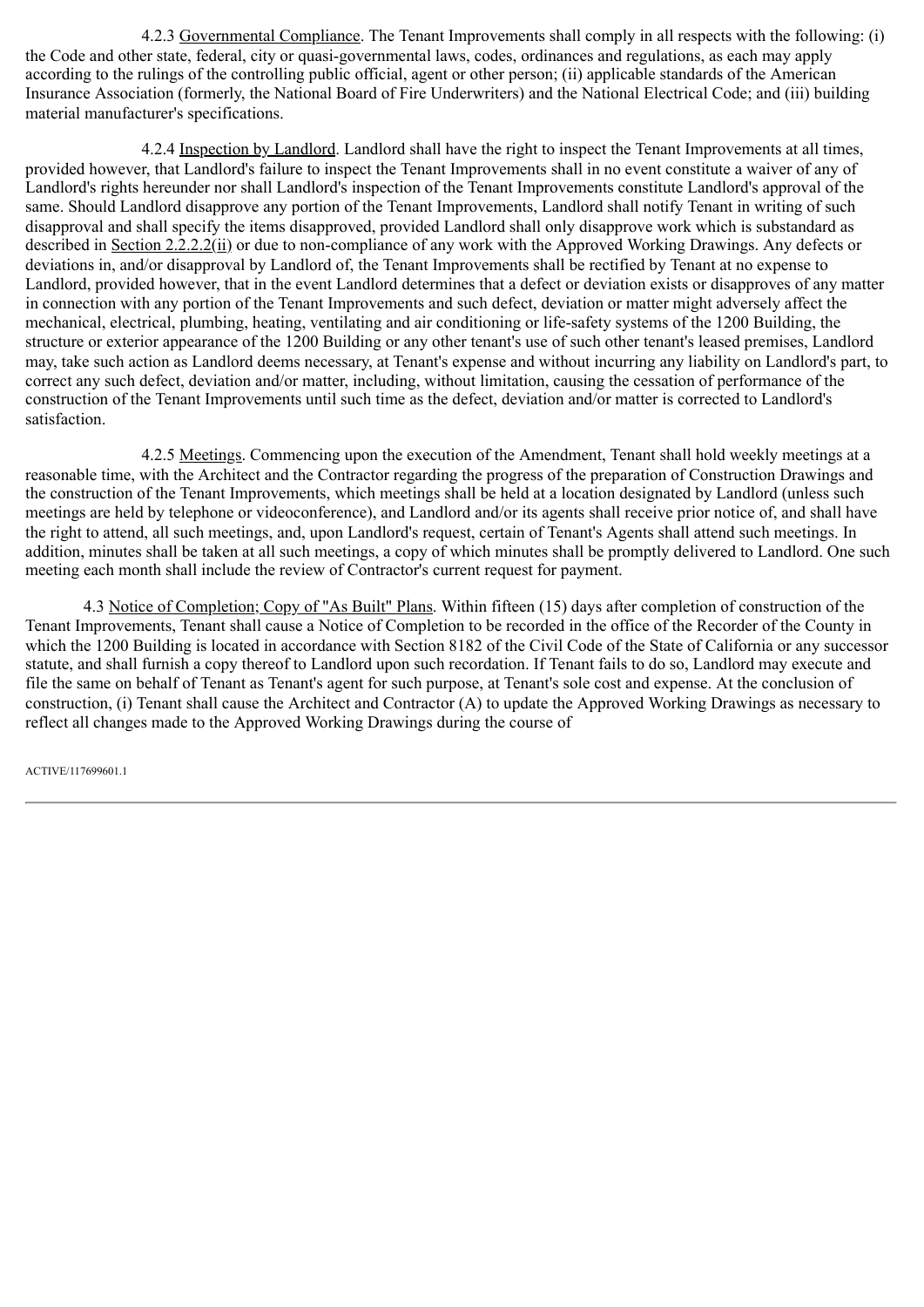construction, (B) to certify in accordance with the standards of professional care of the industry generally applicable to architects that the "record-set" of as-built drawings are true and correct, which certification shall survive the expiration or termination of the Lease, (C) to deliver to Landlord two (2) sets of sepias of such as-built drawings within ninety (90) days following issuance of a certificate of occupancy for the Expansion Space, and (D) to deliver to Landlord a computer disk or other commonly used memory device containing the Approved Working Drawings in AutoCAD format, and (ii) Tenant shall deliver to Landlord a copy of all warranties, guaranties, and operating manuals and information relating to the improvements, equipment, and systems in the Expansion Space.

4.4 Coordination by Tenant's Agents with Landlord. Upon Tenant's delivery of the Contract to Landlord under Section 4.2.1 of this Tenant Work Letter, Tenant shall furnish Landlord with a schedule setting forth the projected date of the completion of the Tenant Improvements and showing the critical time deadlines for each phase, item or trade relating to the construction of the Tenant Improvements.

#### SECTION 5

# **MISCELLANEOUS**

5.1 Tenant's Representative. Tenant has designated Nick Harvey as its sole representative with respect to the matters set forth in this Tenant Work Letter, who shall have full authority and responsibility to act on behalf of the Tenant as required in this Tenant Work Letter.

5.2 Landlord's Representative. Landlord has designated Robert Ebert as its sole representative with respect to the matters set forth in this Tenant Work Letter, who, until further notice to Tenant, shall have full authority and responsibility to act on behalf of the Landlord as required in this Tenant Work Letter.

5.3 Time of the Essence in This Tenant Work Letter. Unless otherwise indicated, all references herein to a "number of days" shall mean and refer to calendar days. If any item requiring approval is timely disapproved by Landlord, the procedure for preparation of the document and approval thereof shall be repeated until the document is approved by Landlord.

5.4 Tenant's Lease Default. Notwithstanding any provision to the contrary contained in the Lease, if an Event of Default by Tenant under the Lease or a default by Tenant under this Tenant Work Letter has occurred at any time on or before the substantial completion of the Expansion Space, then (i) in addition to all other rights and remedies granted to Landlord pursuant to the Lease, at law and/or in equity, Landlord shall have the right to withhold payment of all or any portion of the Tenant Improvement Allowance and/or Landlord may cause Contractor to suspend the construction of the Expansion Space (in which case, Tenant shall be responsible for any delay in the substantial completion of the Expansion Space caused by such work stoppage), and (ii) all other obligations of Landlord under the terms of this Tenant Work Letter shall be forgiven until such time as such default is cured pursuant to the terms of the Lease (in which case, Tenant shall be responsible for any delay in the substantial completion of the Expansion Space caused by such inaction by Landlord). In addition, if the Lease is terminated